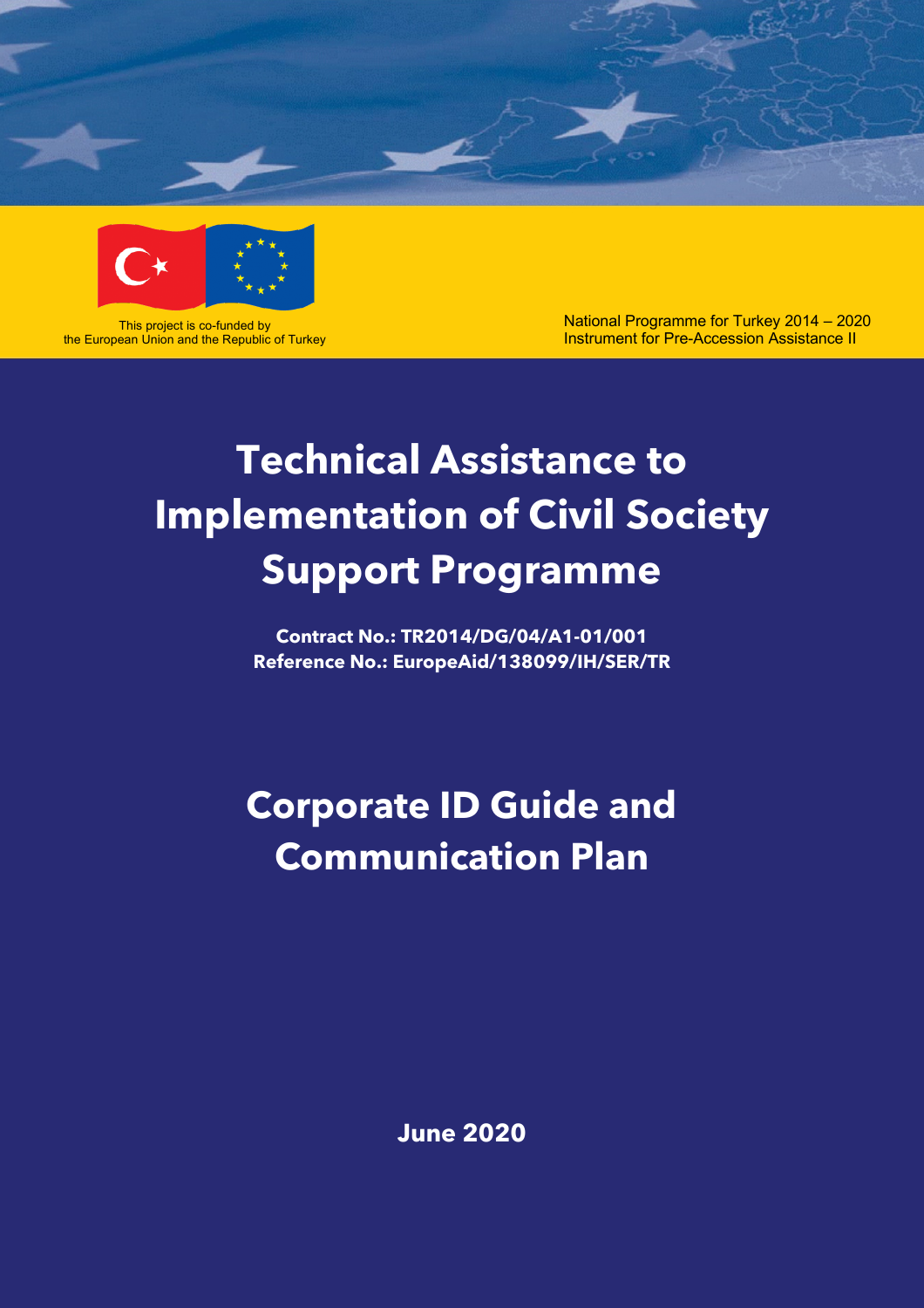

Sivil Toplum Destek Programının Uygulanması için Teknik Destek Projesi 7777

Technical Assistance to Implementation of Civil Society Support Programme

### **ABBREVIATIONS**

| <b>CFCU</b>      | Central Finance and Contracts Unit         |  |  |
|------------------|--------------------------------------------|--|--|
| CSO <sub>s</sub> | <b>Civil Society Organizations</b>         |  |  |
| <b>CSP</b>       | <b>Country Strategy Paper</b>              |  |  |
| EU               | European Union                             |  |  |
| <b>DEUA</b>      | Directorate for EU Affairs                 |  |  |
| <b>IPA II</b>    | EU Instrument for Pre-Accession Assistance |  |  |
| LI               | Lead Institution                           |  |  |
| <b>SPD</b>       | Sector Planning Document                   |  |  |
| <b>ToR</b>       | Terms of Reference                         |  |  |





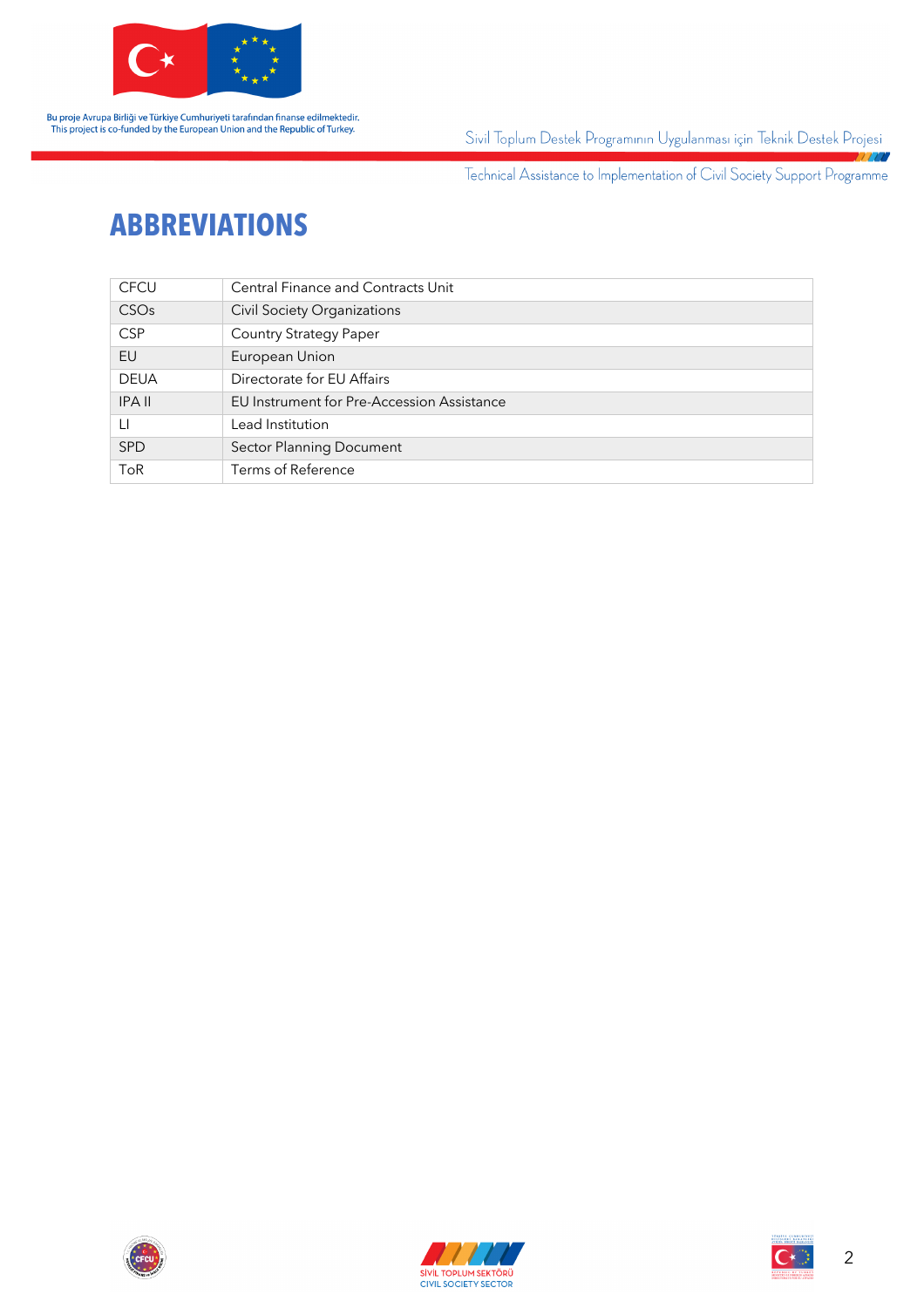

Sivil Toplum Destek Programının Uygulanması için Teknik Destek Projesi 7770

Technical Assistance to Implementation of Civil Society Support Programme

## **CONTENT**

| Background of "Technical Assistance to Implementation of Civil Society Support Programme"  7 |  |
|----------------------------------------------------------------------------------------------|--|
|                                                                                              |  |
|                                                                                              |  |
|                                                                                              |  |
|                                                                                              |  |
|                                                                                              |  |
|                                                                                              |  |
|                                                                                              |  |
|                                                                                              |  |
|                                                                                              |  |
|                                                                                              |  |
|                                                                                              |  |
|                                                                                              |  |
|                                                                                              |  |





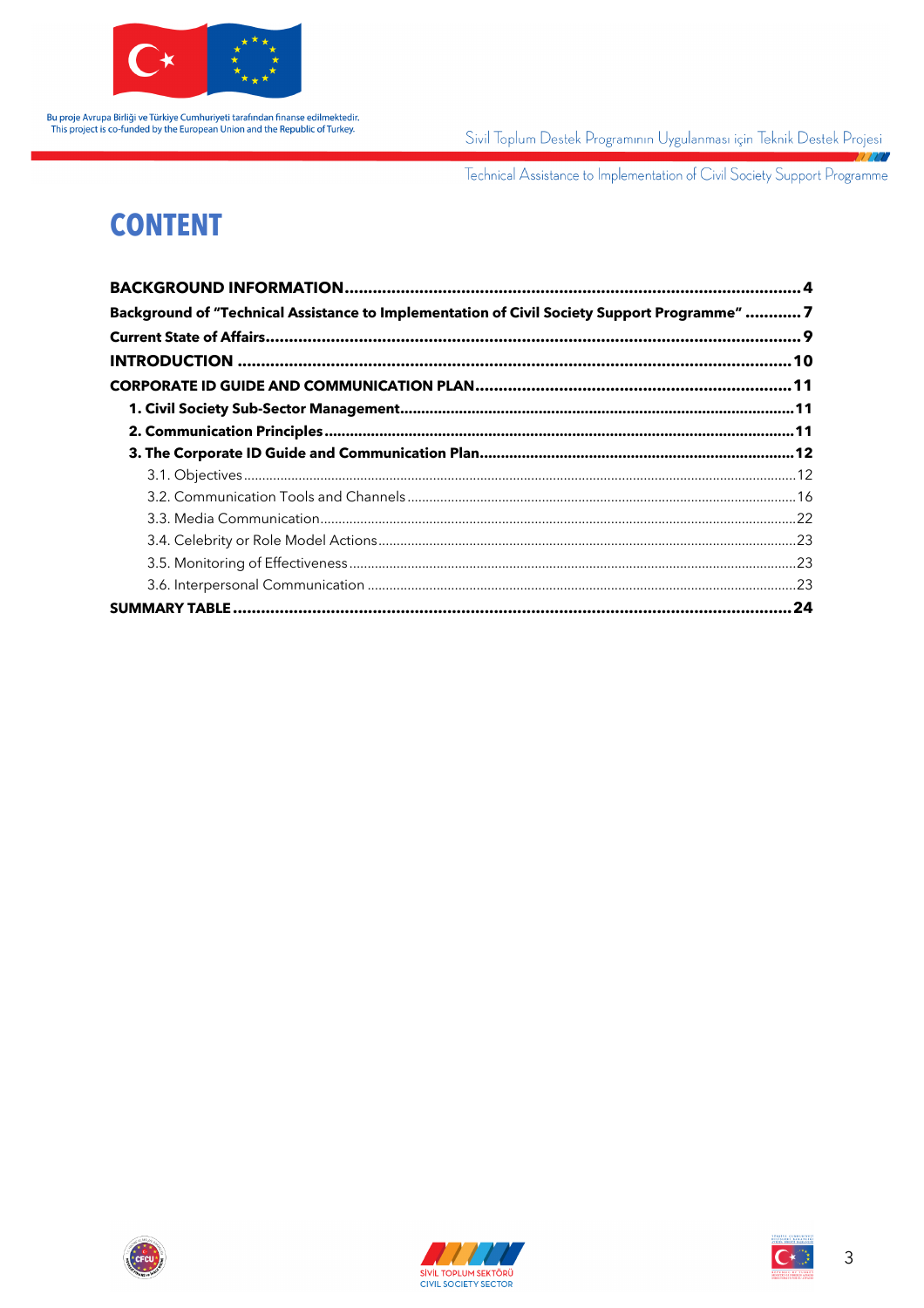

Sivil Toplum Destek Programının Uygulanması için Teknik Destek Projesi

Technical Assistance to Implementation of Civil Society Support Programme

### **BACKGROUND INFORMATION**

In IPA-II (2014-2020) period "civil society" has been defined as a sub-sector under democracy and governance sector by the Country Strategy Paper (CSP) which indicates preferential action for European financial assistance. Furthermore, in line with the targets of the Sector Planning Document (SPD); an active and well-functioning civil society is defined as the backbone of a democratic society. This new perspective creates more opportunities to strengthen local ownership, sustainability, local capacity, project ownerships and multiplier effects. This new perspective, which allows for the branding of the Civil Society sub-sector, aims at awareness raising, effective consultation mechanisms and support to the capacity building actions.

Civil Society sub-sector aims to support the development of civil society through more active democratic participation in policy and decision-making processes; to promote a culture of fundamental rights and dialogue; to enhance civil society dialogue and inter-cultural exchange between civil societies in Turkey and Europe.

The Directorate for EU Affairs of the Ministry of Foreign Affairs is the Lead Institution (LI) to promote the Civil Society Sub-sector with the relevant Civil Society Organizations (CSOs) and relevant public institutions implementing CSO grants. However, the participation and the contribution of the CSOs and public institutions to programming process need to be enhanced to establish consultative mechanisms to achieve:

- Integration of the CSOs and public institutions into the programming cycle,
- Enhancing public-CSO cooperation,
- Production/elaboration of new project proposals,
- Enhancing the awareness of the CSOs and public institutions about the Civil Society Subsector and programming process.

The Directorate for EU Affairs has been regularly consulting CSOs as the natural stakeholders. During the consultation process, exchange of ideas, opinions and recommendations for the programming of the existing funds to be used for projects in the civil society sector is ensured between CSO's, public institutions, universities, private sector actors as well as foreign and international donor organisations. Efforts continue for the establishment of a communication network comprising all actors in the civil society sector. Thereby, it is aimed to ensure a more efficient and sound flow of information on the support mechanisms for CSOs. Since 2016, working meetings have been organised by the DEUA with the participation of public institutions, private sector organisations and with CSOs and umbrella organisations to discuss the establishment of a structure that ensures opinion exchange between the relevant actors. During the meetings, the following questions were discussed:



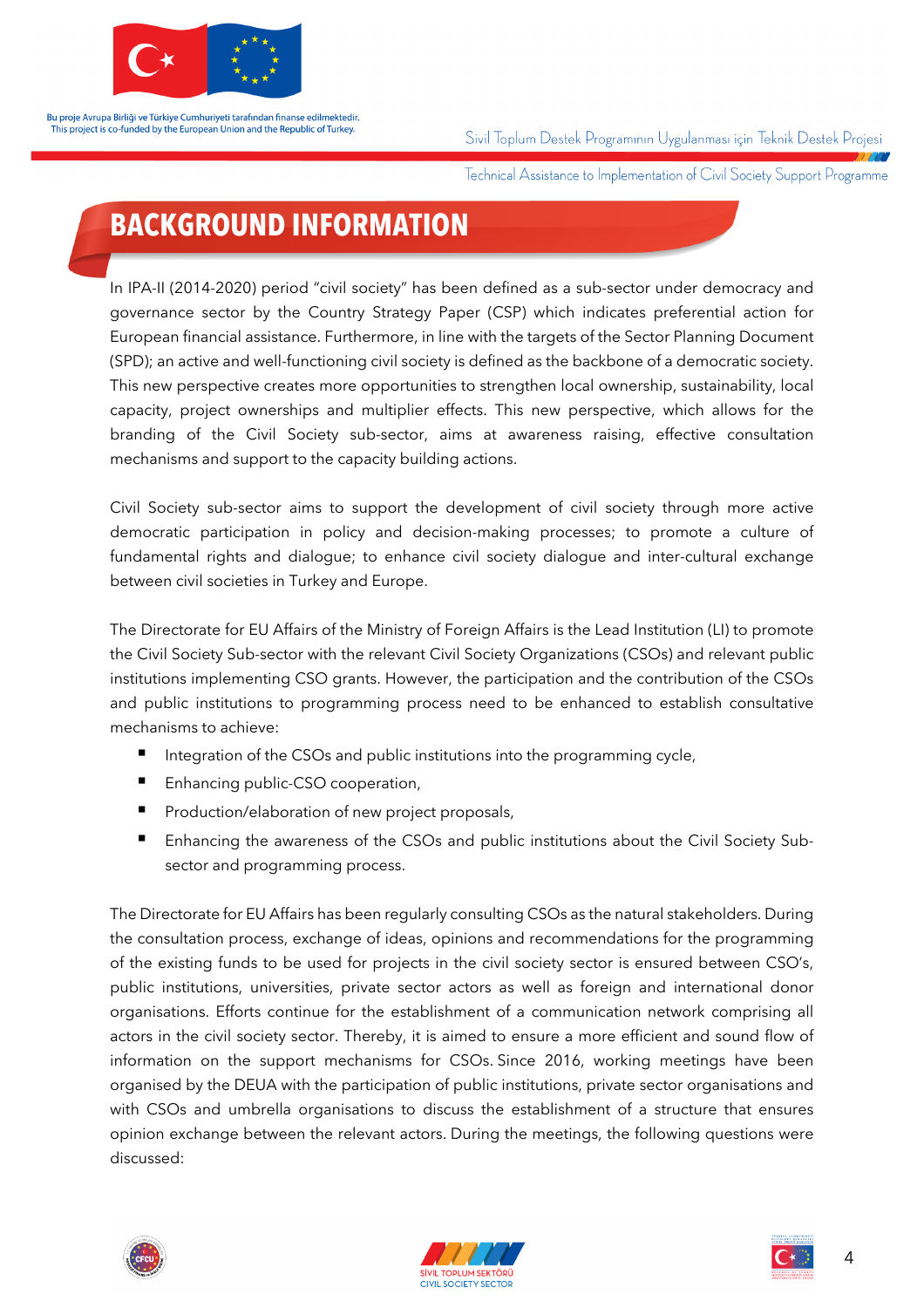

Sivil Toplum Destek Programının Uygulanması için Teknik Destek Projesi

Technical Assistance to Implementation of Civil Society Support Programme

- § What are the needs and priorities of the CSOs at national, international and local levels?
- How should the needs and priorities of CSOs at national, international and local levels be fulfilled/supported with the funds available in the Civil Society Sector?
- Which needs and priorities of civil society organisations should be covered by EU financial assistance? Taking into account the four priority areas in the Civil Society Sector (1-Increasing Capacity of Civil Society, 2- Enhancing Public-CSO Cooperation, 3- Civil Society Dialogue, 4- Improving the Legislative Environment) which issue is prioritized by CSOs?
- How do the CSOs provide support to the civil society sector programming process? Which method/tools do CSOs propose to give their feedbacks on the programming process?
- What would be the project proposals for the programming process of civil society sector in the next phase (2014-2020)?
- Taking into account the four priority areas in the Civil Society Sector (1-Increasing Capacity of Civil Society, 2- Enhancing Public-CSO Cooperation, 3- Civil Society Dialogue, 4- Improving the Legislative Environment) how can universities contribute to the civil society sector? What are the tools, opportunities and resources of the universities?
- What are the restrictions (financial, technical, personnel, etc.) of universities in providing support to civil society?
- What are the suggestions on a university and public- CSO cooperation model contributing to the strengthening of civil society? Can such a model be designed as a project? How should the Civil Society Sector support universities (for example: information sharing, grant, technical assistance, study visit, etc.)? How can civil society contribute to universities?

The role of CSOs is accumulating information, which leads to enhanced quality of policy making. The main challenges and the needs of the CSOs;

- § Accessing sustainable financial resources,
- Low level of civil participation,
- Weakness in the culture of voluntarism at local and national level,
- Lack of qualified personnel,
- Weakness in strategic planning capacities,
- Lack of information on the legislation,
- Lack of good governance principles,
- Lack of cooperation between CSOs and international networking.

A healthy, independent and influential civil society is a hallmark of a thriving democracy. A strong social sector is a sign of a strong democracy, which offers many ways in which citizens' views and concerns can be communicated to decision-makers.





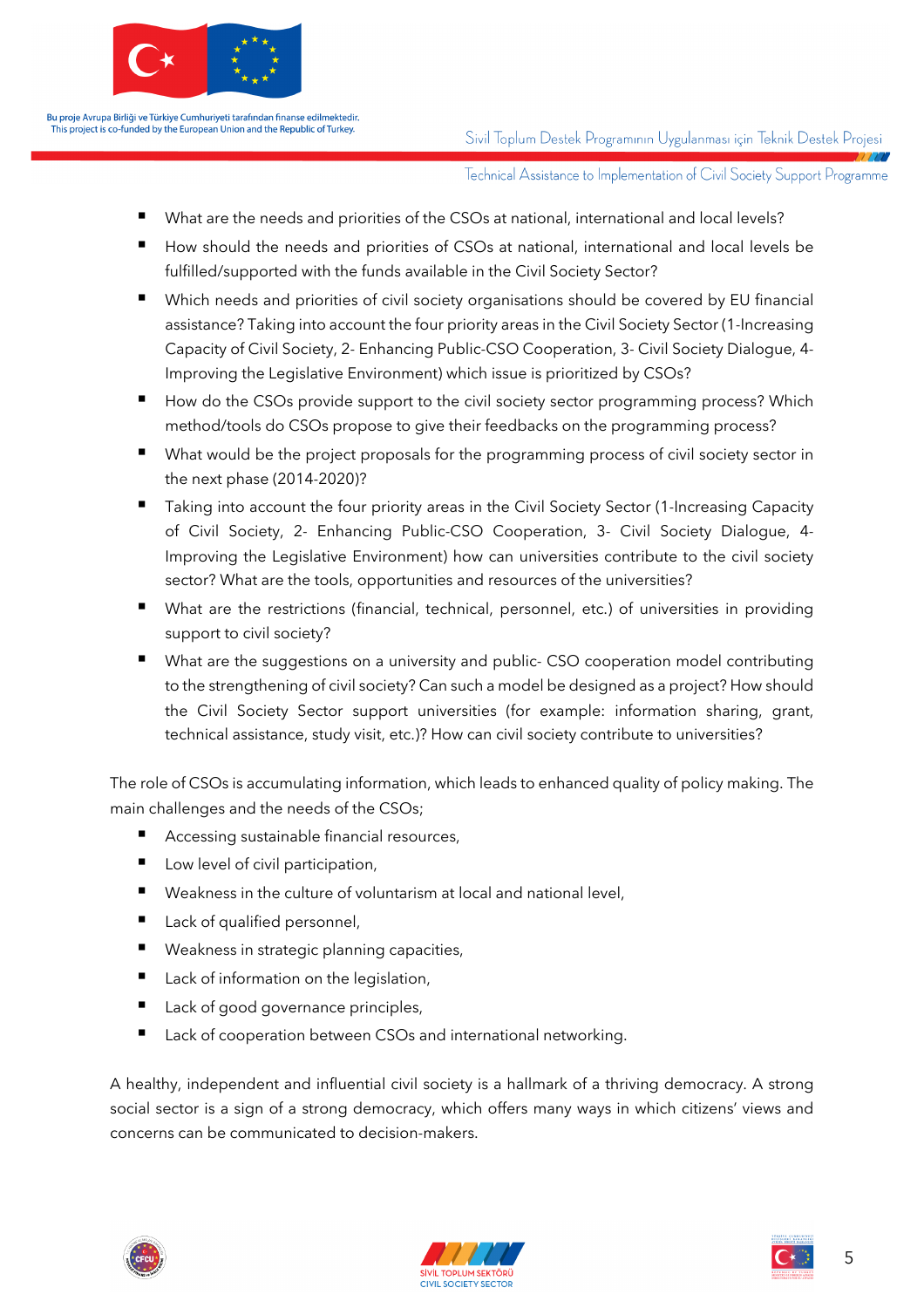

Sivil Toplum Destek Programının Uygulanması için Teknik Destek Projesi

Technical Assistance to Implementation of Civil Society Support Programme

As stated in the European Union Communication Strategy document of the Directorate for EU Affairs; the CSOs' participation and contribution have a very important role in the accession process.

#### **Communication Strategy of the Directorate for EU Affairs for the CSOs**

The EU accession process concerns all aspects of social life; it requires participation and contribution not only of the state, but also of civil society as well. The following methods will be employed in order to utilise the know-how and experience of civil society - including nongovernmental organizations, think tanks, and opinion leaders from the cultural, arts and sports circles - and to strengthen the civil society dialogue and cooperation:

#### **Methods to be employed in the short and long term:**

- § Projects to ensure civil society's contribution to the EU process
- § "Dialogue Meetings" with civil society
- EU-related work by civil society organizations and think tanks in cooperation with their counterparts in the EU
- § Platforms to facilitate cooperation with the EU-Info Centres in the work at local-level
- Platforms to help civil society organizations keep informed about the EU process
- Platforms to facilitate obtaining the views of non-governmental organizations and think tanks in their areas of expertise during the process of alignment with the EU acquis
- § Social media activities to enhance interaction with civil society
- Platforms to ensure sustainability of cooperation and communication of opinion leaders from the cultural, arts and sports circles with their counterparts in the EU
- § Projects to improve the intercultural dialogue between Turkey and the EU
- Joint cultural activities with EU-member states' cultural institutes that operate in **Turkey**
- § Projects to consolidate the public-CSO cooperation in the EU process
- § Projects to enhance the capacities of CSOs in Turkey
- § Mechanisms to enable CSOs in Turkey to exchange ideas with their counterparts in the EU





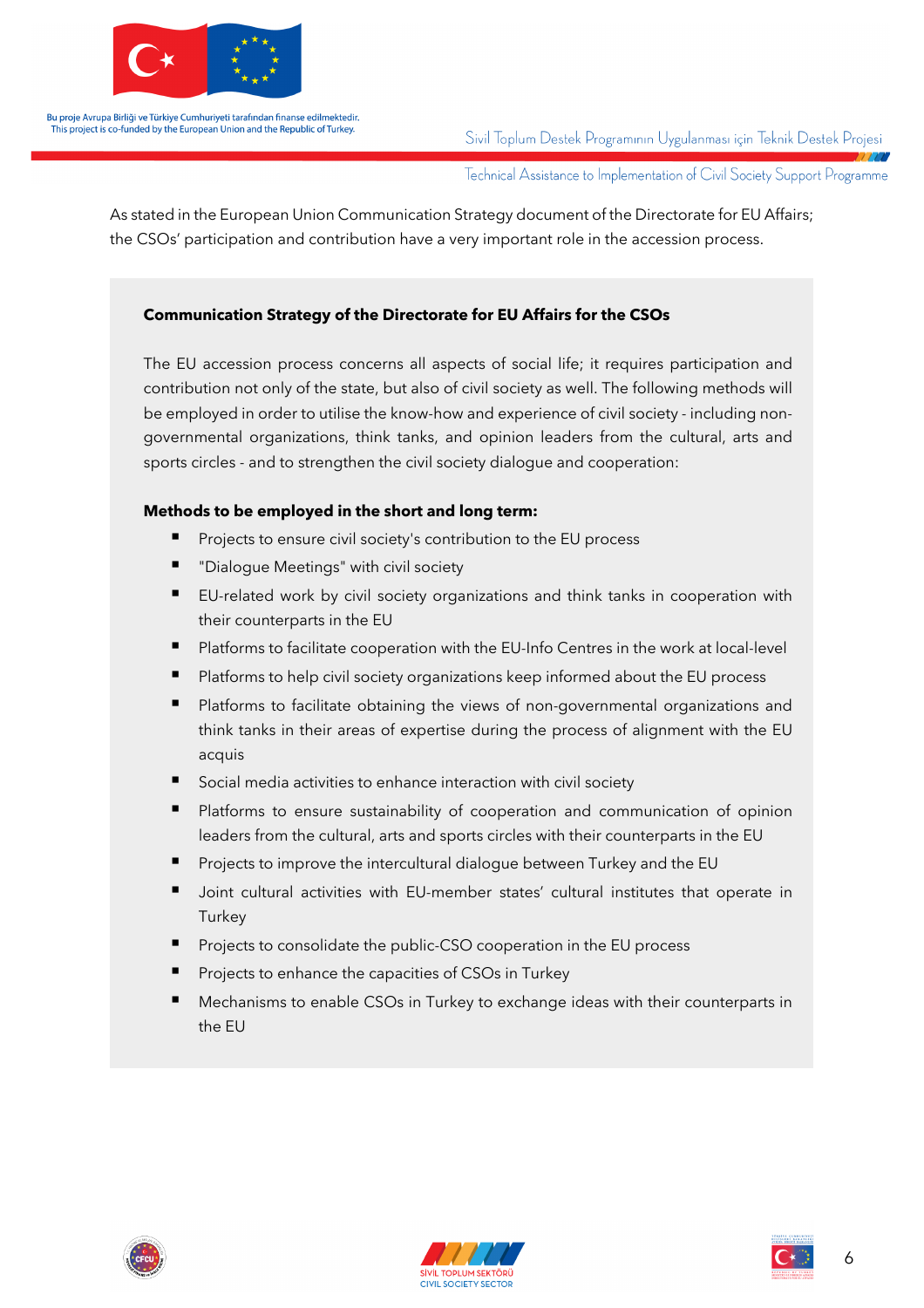

Sivil Toplum Destek Programının Uygulanması için Teknik Destek Projesi

Technical Assistance to Implementation of Civil Society Support Programme

## **Background of "Technical Assistance to Implementation of Civil Society Support Programme"**

The aim of the Instrument for Pre-Accession Assistance (IPA) to Turkey is to support the European Union (EU) pre-accession strategy adopted in the conclusions of the European Council of December 2004, and corresponds to three objectives: progress towards fully meeting the Copenhagen political criteria, adoption and implementation of the Acquis Communautaire, and promotion of an EU-Turkey Civil Society Dialogue. One of the crucial elements of a strong democracy is a dynamic and wellfunctioning civil society, and an empowered civil society is of utmost importance to ensure the fundamental principles of a functioning democracy.

Within this framework, civil society development has always been one of the most important priorities covered by EU Pre-Accession Assistance to Turkey. In order to establish long-term cooperation, partnerships and networking among the civil societies of Turkey and the EU, a total of 12 EU-Turkey Civil Society Dialogue projects have been implemented by different institutions since 2006. In order to have strong democratic institutions and a civil society promoting pluralism and the values of European integration in Turkey, 7 civil society capacity development projects have been implemented by the Directorate for EU Affairs (DEUA), Civil Society Development Centre, and GAP Regional Development Administration. Including the 2007-2013 period of IPA, approximately 115 million euro has been granted to civil society organisations via these projects.

The "civil society" has been determined as a sub-sector under the "Democracy and Governance" sector within the scope of the IPA II to Turkey covering the period 2014 – 2020. The budget allocated to civil society was also increased to approximately 190 million euro. It is expected that the role of the civil society will be further enhanced through these improvements. Within this framework, it is believed that enhancing capacities of Civil Society Organizations (CSO) will directly support this sector, and ultimately contribute to the democratization process of Turkey.

In this regard, the Country Strategy Paper for Turkey (CSP: 2014-2020) was adopted in 2018, which sets out the priorities for EU financial assistance for the period 2014-2020 to support Turkey on its path to accession. The objectives of the Civil Society sub-sector are to support the development of civil society through more active democratic participation in policy and decision-making processes, promote a culture of fundamental rights and dialogue and enhance the civil society dialogue and inter-cultural exchange between the civil societies of Turkey and the EU.





7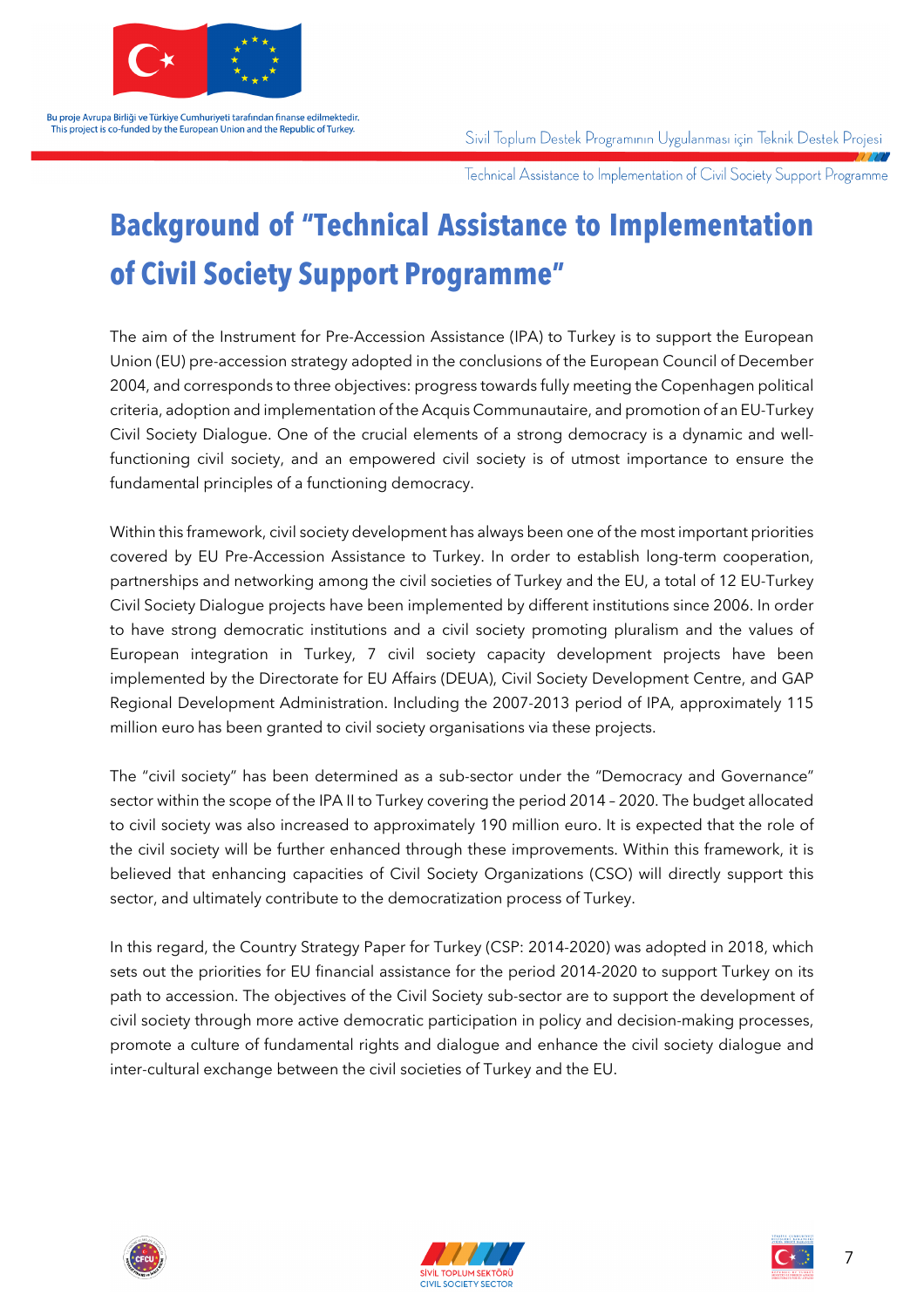

Sivil Toplum Destek Programının Uygulanması için Teknik Destek Projesi

Technical Assistance to Implementation of Civil Society Support Programme

In line with the objectives stated in the CSP, Civil Society Sector Planning Document (SPD) has been prepared by DEUA and different sub actions have been developed, which are: "Enabling legal environment for active citizenship", "Strengthening cooperation between public sector and CSOs", "Strengthening the capacities of and networking between organised active citizens/CSOs" and "Civil Society Dialogue; connecting people for mutual understanding between citizens in Turkey and the EU".

Civil society development and civil society dialogue have been supported since the beginning of IPA I. Civil society funding under IPA II has been nearly doubled in the period 2014-2017. Financial assistance for civil society until 2020 built on this experience, with the Directorate for EU Affairs acting as the lead institution in this sub-sector. As IPA II expires on 31 December 2020, in continuation of the accession support, a proposal for a new Regulation on IPA III for the period 2021-2027 is currently in preparation.

Civil Society Action of Turkey for 2014 (IPA/2014/31874/4/TR/Civil Society) is prepared within the scope of the 2014 programming year in order to address the priorities stated in CSP and SPD. To fulfil these priorities, in particular, to improve CSOs autonomy, representativeness and accountability and to increase their effectiveness, Civil Society Support Programme (CSSP) is envisaged within the context of Civil Society Action of Turkey for 2014. CSSP entails direct agreement(s) with a CSO consortium (as per 2011 Programme), a service contract and two grant schemes. "Grant Scheme for Grassroots Civil Society Organisations" and "CSO Partnerships and Networks on Strengthening Cooperation between Public Sector and CSOs Grant Scheme" have been launched as two components of the CSSP. The Grant Schemes aim to improve CSOs' administrative, advocacy and communication skills to participate more effectively in policy dialogue as well as strengthening the cooperation between the public sector (at all levels –from national to local) and CSOs (in particular those organised in partnerships and networks).

Grant Scheme for Grassroots Civil Society Organizations is designed as a follow up programme to sustain the outcomes of previously implemented projects such as "Strengthening Civil Society in the Pre-Accession Process: Non-Governmental Organization Grant Facility" (TR0501.02), "Developing Civil Dialogue among NGOs Grant Scheme" (TR0801.08-02), and "Developing Civil Dialogue among NGOs Grant Scheme – II" (TR2011/0135.07-011). All these projects aimed at promoting partnerships and dialogue among CSOs in Turkey as well as improving their operational capacities.

CSO Partnerships and Networks on Strengthening Cooperation Between Public Sector and CSOs Grant Scheme is designed as a follow up programme to sustain the outcomes of previously implemented projects such as "Civil Society – Public Sector Cooperation Project – SKIP (TR0301.03) and "Strengthening Civil Society Development and Civil Society-Public Sector Cooperation in Turkey" (TR2011/0135.07) which aimed at promoting a functional environment for CSOs in Turkey in collaboration with the public sector.





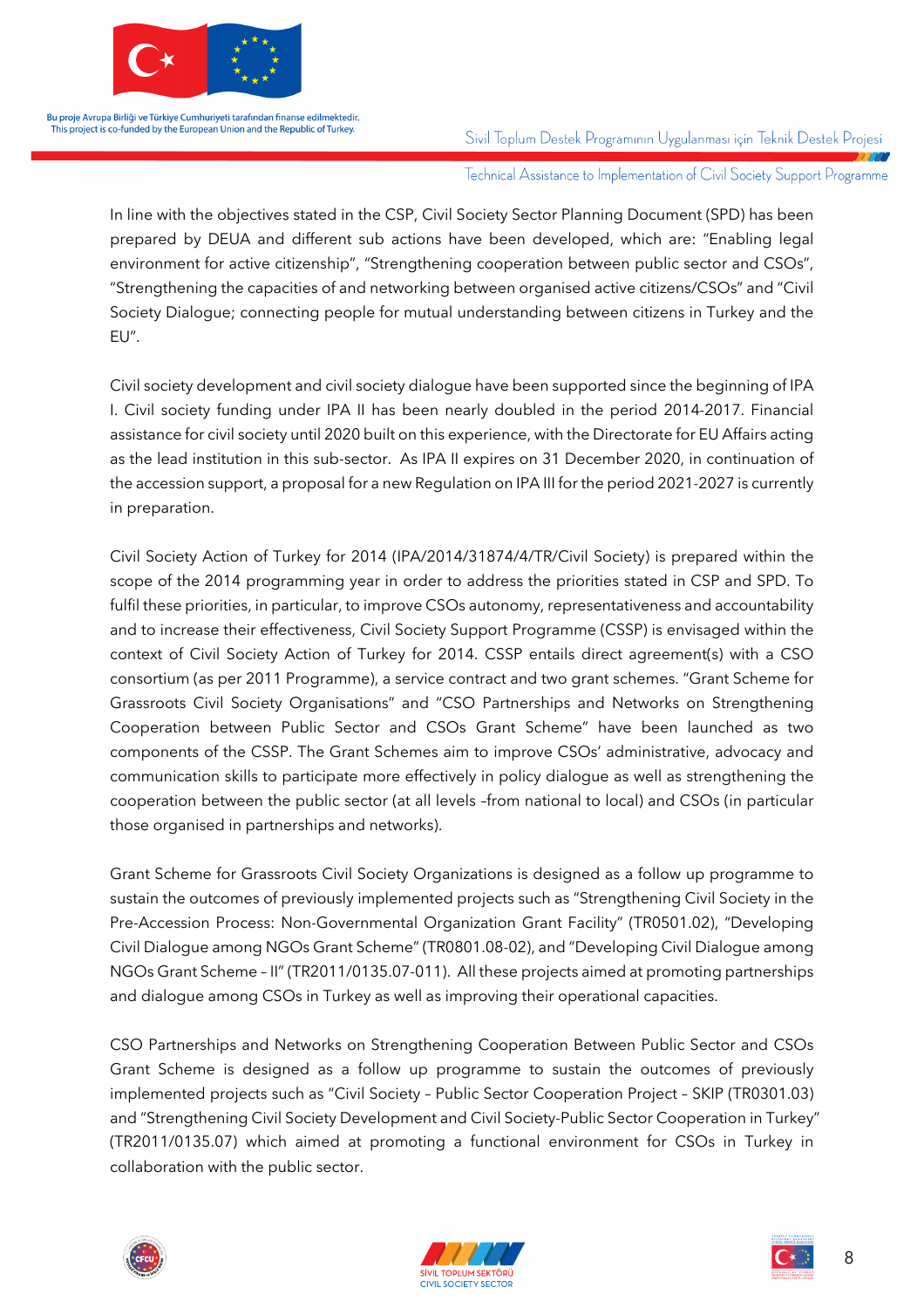

Sivil Toplum Destek Programının Uygulanması için Teknik Destek Projesi

Technical Assistance to Implementation of Civil Society Support Programme

### **Current State of Affairs**

There are five major legal structures that CSOs operate in Turkey: Associations, foundations, trade unions, professional/vocational organisations and cooperatives. Associations constitute the majority of the CSOs in Turkey. The spectrum of activity fields of CSOs is very diverse. Most of the CSOs are, however, active in social solidarity and services, leaving a very small group of CSOs that work on advocacy.

Having public institutions such as DEUA, Ministry for Interior (General Directorate of Civil Society Relations) and Directorate General of Foundations, Turkey has been implementing capacity building actions for civil society at governmental level. These actions expand their dialogue with the civil society in a constructive way. In addition to these institutions, there are several other public institutions, which occasionally support civil society through grant schemes such as the Ministry of Youth and Sports and Presidency for Turks Abroad and Related Communities. In the context of civil society, there are several CSOs supporting the society capacity building, namely Centre for Civil Society Improvement (Tr. STGM) and Third Sector Foundation (Tr. TÜSEV). These institutions have played a crucial role in civil society capacity building through their projects such as the EU project entitled "TR2011/0135.07 – Strengthening Civil Society Development and Civil Society – Public Sector Cooperation in Turkey" where they acted as a consortium.





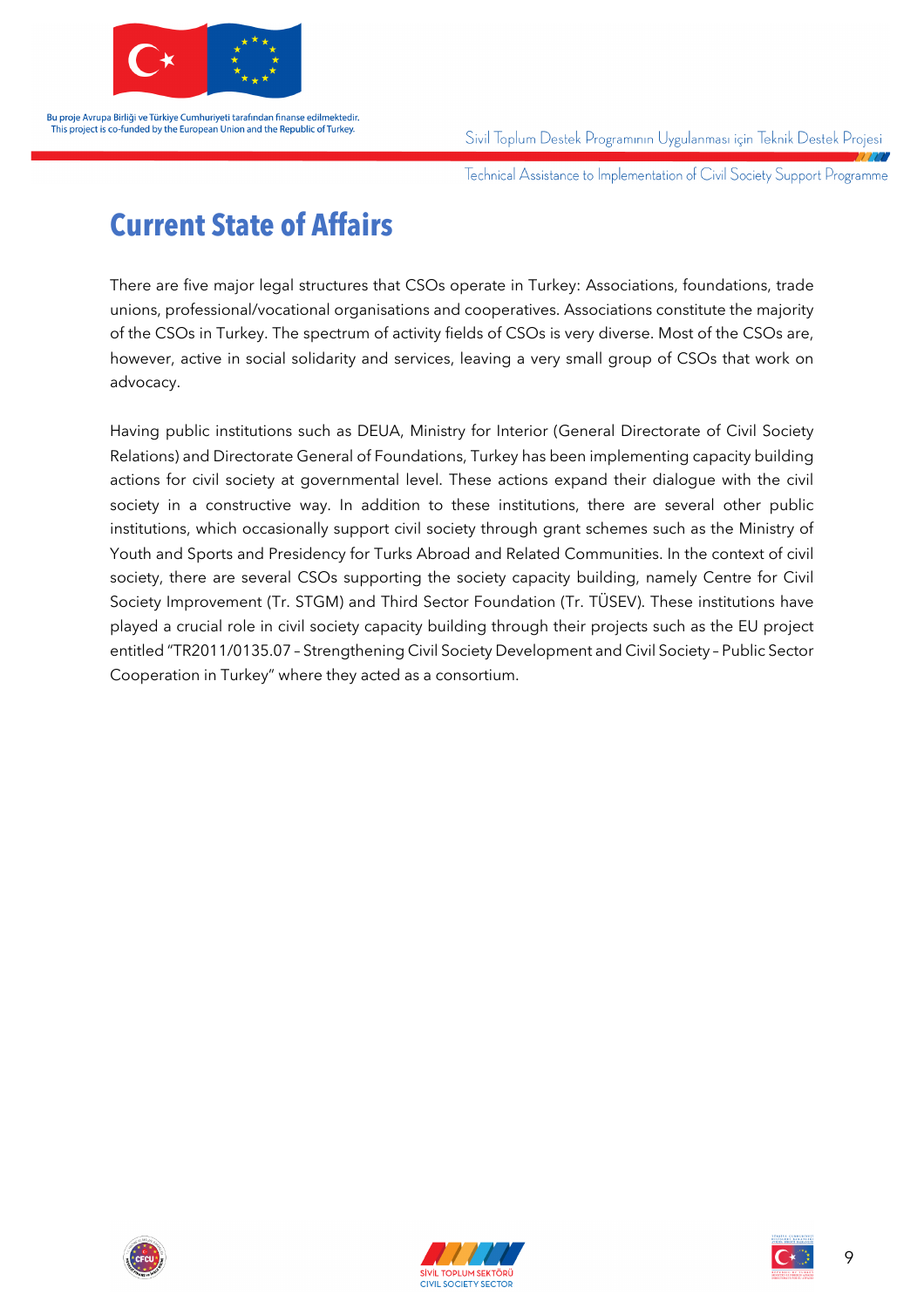

Sivil Toplum Destek Programının Uygulanması için Teknik Destek Projesi

Technical Assistance to Implementation of Civil Society Support Programme

## **INTRODUCTION**

This document has been prepared within the framework of the project titled **"Technical Assistance to Implementation of Civil Society Support Programme"** which started on 12 September 2018 and will end on 11 September 2020. The project aims to support the development of civil society through more active democratic participation in policy and decision-making processes and by promoting a culture of fundamental rights and dialogue through the activities defined in the Terms of Reference (ToR).

Within the scope of the Project, under the activity of **B.5. Enhancing and Promoting CSSP, "**the corporate ID guide and communication plan that already exist for CSSP in general will be improved in line with the consultations (with stakeholders) to be held during the span of the project." This plan will be combined with the visibility plan, which will also cover other CSO programmes that offer comprehensive communication strategies.

In that respect, this document presents the Corporate ID Guide and Communication Plan, elaborating the target groups, key messages, tools and methodology to achieve the objectives as well as the approach to the branding process, and proposes the communication principles for the consultation mechanism in order to achieve a participatory and cooperative mode of working and cooperation amongst all parties.

The Corporate ID Guide and Communication Plan, which would be a policy document for the Civil Society sub-sector, defines the communication approach to facilitate the branding of and promoting the Civil Society Sub-Sector, and the process for the establishment of the Consultation Mechanism, in line with the Terms of Reference (ToR).

The proposed approach of the Corporate ID Guide and Communication Plan and its methodology have been assessed and revised, to carefully integrate the feedbacks and lessons learned from the workshops and relevant meetings, and also to respond to changing needs.

Following the introduction section, the body of the present Corporate ID Guide and Communication Plan includes the following sub-sections:

- 1. Civil Society Sub-Sector Management Section presents the management scheme of the sectoral approach.
- 2. Communication Principles define main principles of the Corporate ID Guide and Communication Plan as a living document
- 3. Provides the Objectives including Overall Objective and Specific Objectives of the Plan
- 4. Communication Tools describe the various tools for increasing the impact of the Corporate ID Guide and Communication Plan for various target groups.





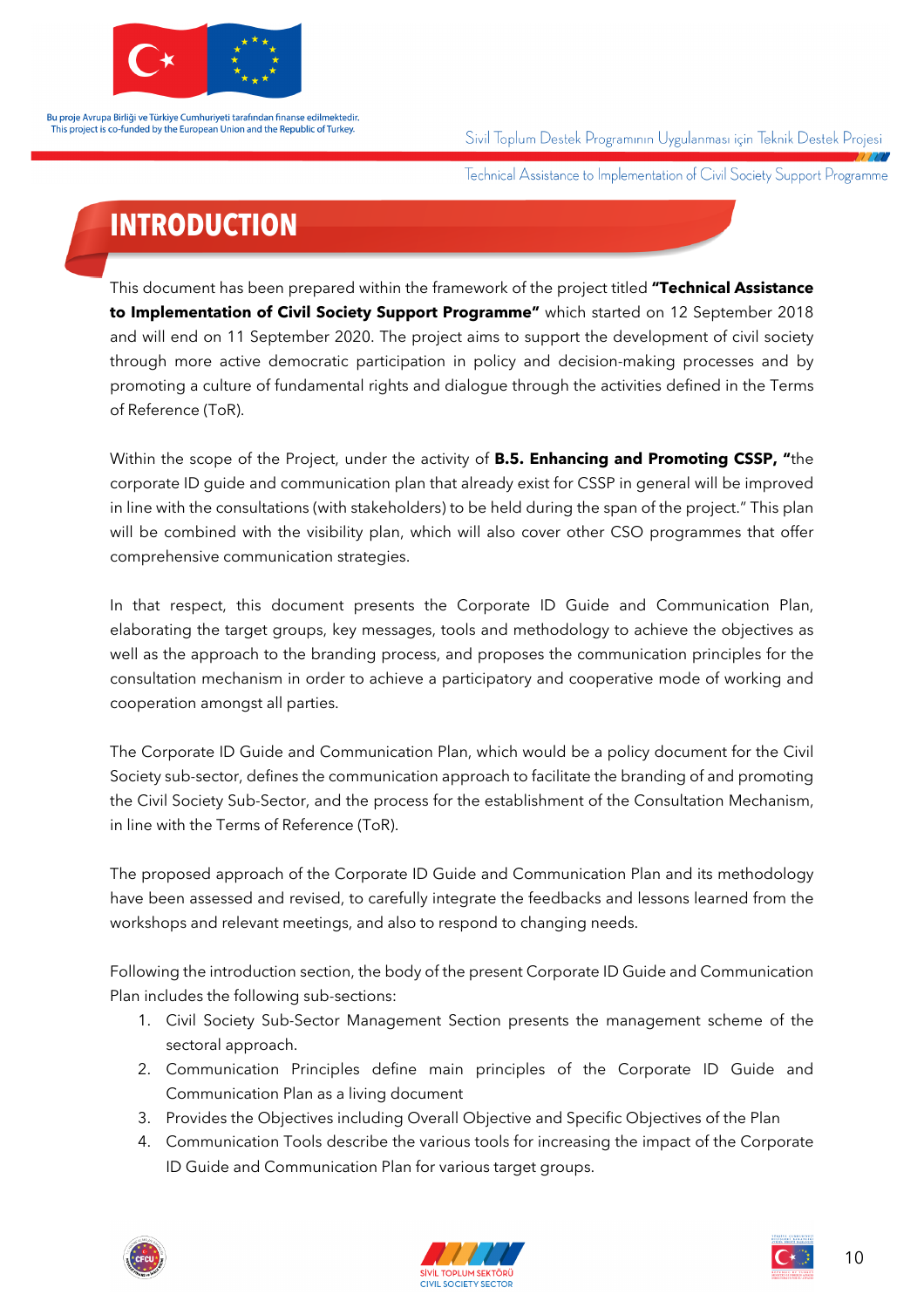

Sivil Toplum Destek Programının Uygulanması için Teknik Destek Projesi

Technical Assistance to Implementation of Civil Society Support Programme

## **CORPORATE ID GUIDE AND COMMUNICATION PLAN**

### **1. Civil Society Sub-Sector Management**

As seen in the below diagram, the Civil Society Sub-Sector is placed under the Democracy and Governance Sector in IPA II period. While the Directorate for EU Affairs (DEUA), Financial Cooperation Unit is responsible for the general coordination of IPA; DEUA, Department of Project Implementation, as the Lead Institution of the Civil Society sub-sector, is responsible for programming and monitoring of the activities under the Civil Society sub-sector.



### **2. Communication Principles**

The Corporate ID Guide and Communication Plan is a living document and has to allow changes when needed. Therefore, the main principles of the plan are defined as follows:

- to consider socio-cultural sensitivity, language and psychological appropriateness
- to support constructive relations between target groups
- to promote and facilitate participatory decision making
- to increase awareness both in target groups and in the public
- to provide accurate information with using various communication methods





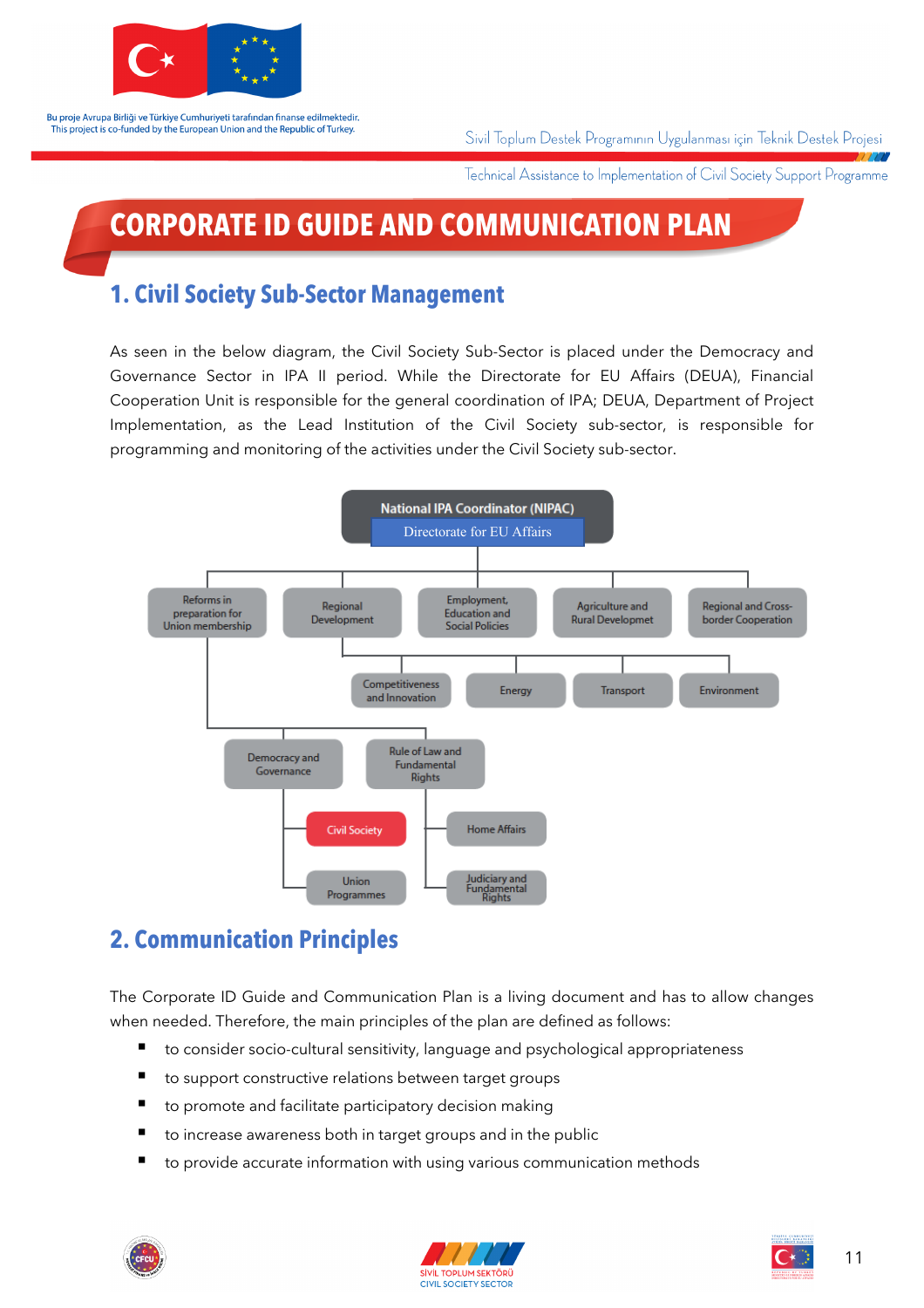

Sivil Toplum Destek Programının Uygulanması için Teknik Destek Projesi

Technical Assistance to Implementation of Civil Society Support Programme

### **3. The Corporate ID Guide and Communication Plan**

CSOs are one of the main bridges between EU and Turkey with a particular emphasis to their role in overcoming the barriers in the accession period. The Corporate ID Guide and Communication Plan of the Civil Society Sector in this respect will be a crucial document which is prepared in the line with the European Union Communication Strategy document of DEUA, and also the programmes' strategies under the Civil Society Sector, which will support promoting and branding of the Civil Society Sector.

#### **3.1. Objectives**

#### **3.1.1. Overall Objective of the Corporate ID Guide and Communication Plan**

The overall objective of the Communication Plan is to ensure that DEUA is supported through the creation of the Civil Society sub-sector brand, and promotion of the implementation of the sub-sector programme for Civil Society.

The aim is also to implement inclusive communication activities to promote the "Civil Society Sector" as a new IPA sectorial brand, including promotion of the outcomes the CSO projects.

Furthermore, there will be combined efforts with other programmes and projects implemented under the Directorate for EU Affairs.

#### **3.1.2. Specific Objectives of the Corporate ID Guide and Communication Plan**

In line with the overall objective of the Plan, the specific objectives are identified as follows;

- to ensure the increasing knowledge about the Civil Society sub-sector and its branding,
- § to ensure awareness raising on the new Consultation Mechanism's structure and the implementation principles,
- to enhance the participation of CSOs in the process of programming and design of interventions under the sub-sector.
- to raise awareness about the civil society supports provided under the EU and Turkey funds coordinated by the Directorate for EU Affairs.
- to draw attention to the importance of cooperation and networking between civil society actors to be able to influence the policy decision processes.
- to inform local and national media about the objectives and functions of the "Civil Society Sector"





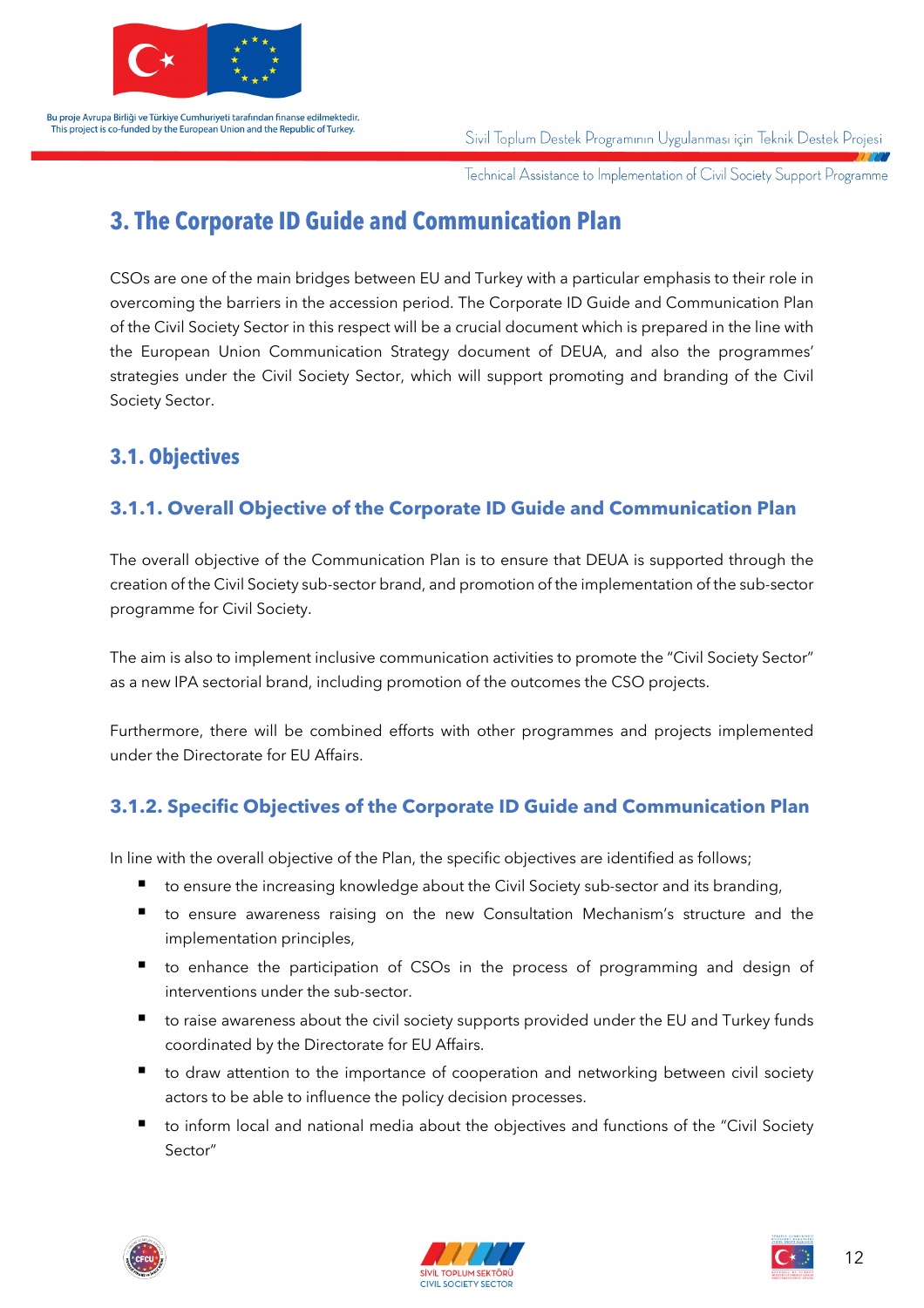

Sivil Toplum Destek Programının Uygulanması için Teknik Destek Projesi

Technical Assistance to Implementation of Civil Society Support Programme

to avoid the circulation of incorrect or negative information by ensuring a steady flow of accurate, positive stories through proper communication tools and materials.

#### **BRANDING**

The corporate identity of the Civil Society Sub-Sector will be considered and branded as an umbrella over the civil society sub-sector programmes financed under the EU Instrument for Pre-Accession Assistance (IPA II).

Brand development in general may be achieved through different methodologies. In decentralized/independent branding methodology, the units of the organization carry independent nomenclature and design. In strong centralized/monolithic policy of branding, they build up a `corporate' brand.

Another approach to brand development is the endorsed branding, which falls in the middle between independent and monolithic approaches. Organizations, whose logos incorporate a tag line with the corporate identity, use an endorsed approach. The parent organization's name plays a supportive role. The name of the parent organization serves as the 'seal of approval' and often appears in a diminutive form at the bottom or side of the logo. The endorsed approach for branding of the Civil Society Sub-Sector as a 'seal of approval' is deemed as a more efficient approach for the Civil Society Sub-Sector, as endorsed branding allows a high degree of brand marketing freedom for each product's brand. In our case, the past and ongoing projects under this sub-sector have already developed strong brands, which we believe to be sustained. The endorsed approach will allow the old and new projects to create a distinctive brand strategy, name, logo, design, creative campaigns and messages, and the link between projects and the Civil Society Sector will assist in cross recognition. The Civil Society Sub-Sector logo's conceptual design has been developed with the priority of giving freedom to former projects' logos, and is also applicable to the new programmes.

As the participatory approach is crucially important in the branding process to create a sense of belonging among the actors, the logo design has been presented to the stakeholders at the workshops, and promotional materials have been developed, produced and distributed for raising awareness.





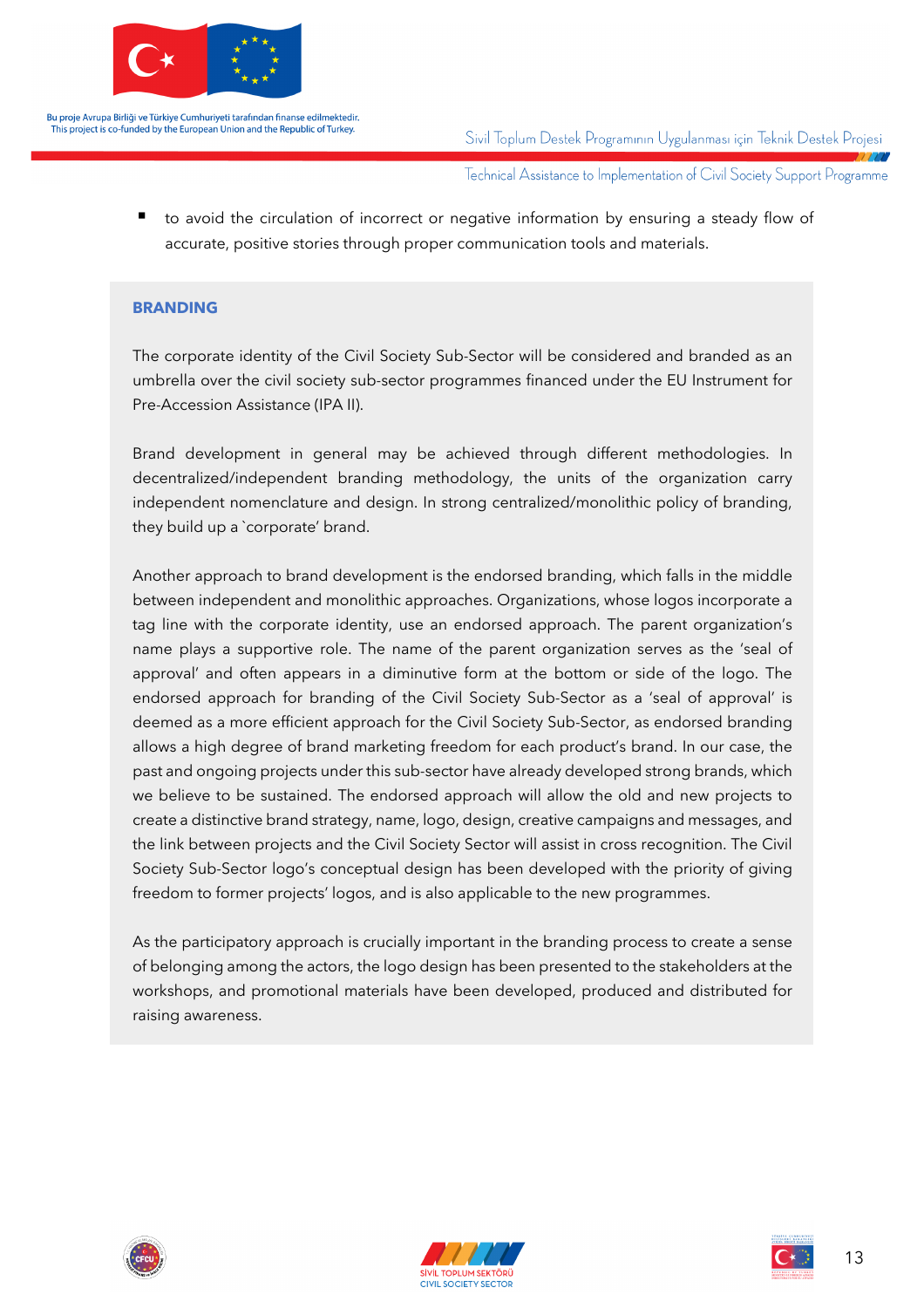

Sivil Toplum Destek Programının Uygulanması için Teknik Destek Projesi

Technical Assistance to Implementation of Civil Society Support Programme

#### **3.1.3. Target Groups**

As in all communication plans, related tools and materials are selected and developed in line with the specifications and needs of the target groups. The "Technical Assistance to The Civil Society Support Programme" communication activities have a unique target group focusing on civil society. While contributing to effective communication processes for supporting the grant schemes, also the awareness level of the end target groups specially targeted by civil society (such as the disabled, youth, active citizens etc.) will be considered in designing the messages.



The general public is considered as the end target group to be reached in order to enhance awareness on the importance of organizing in CSOs as active citizens.

We may list some target groups as follows:

- § Directorate General of Foundations, Ministry of Interior Directorate General for Relations with Civil Society, Ministry of Labour, Family and Social Policies, The Union of Chambers and Commodity Exchanges of Turkey (TOBB), etc.
- Other public institutions implementing CSO grants and other related public institutions/organizations
- STGM
- Sivil Düşün
- CSOs operating at the national level and grassroots,
- Universities
- Private sector
- Media
- Public





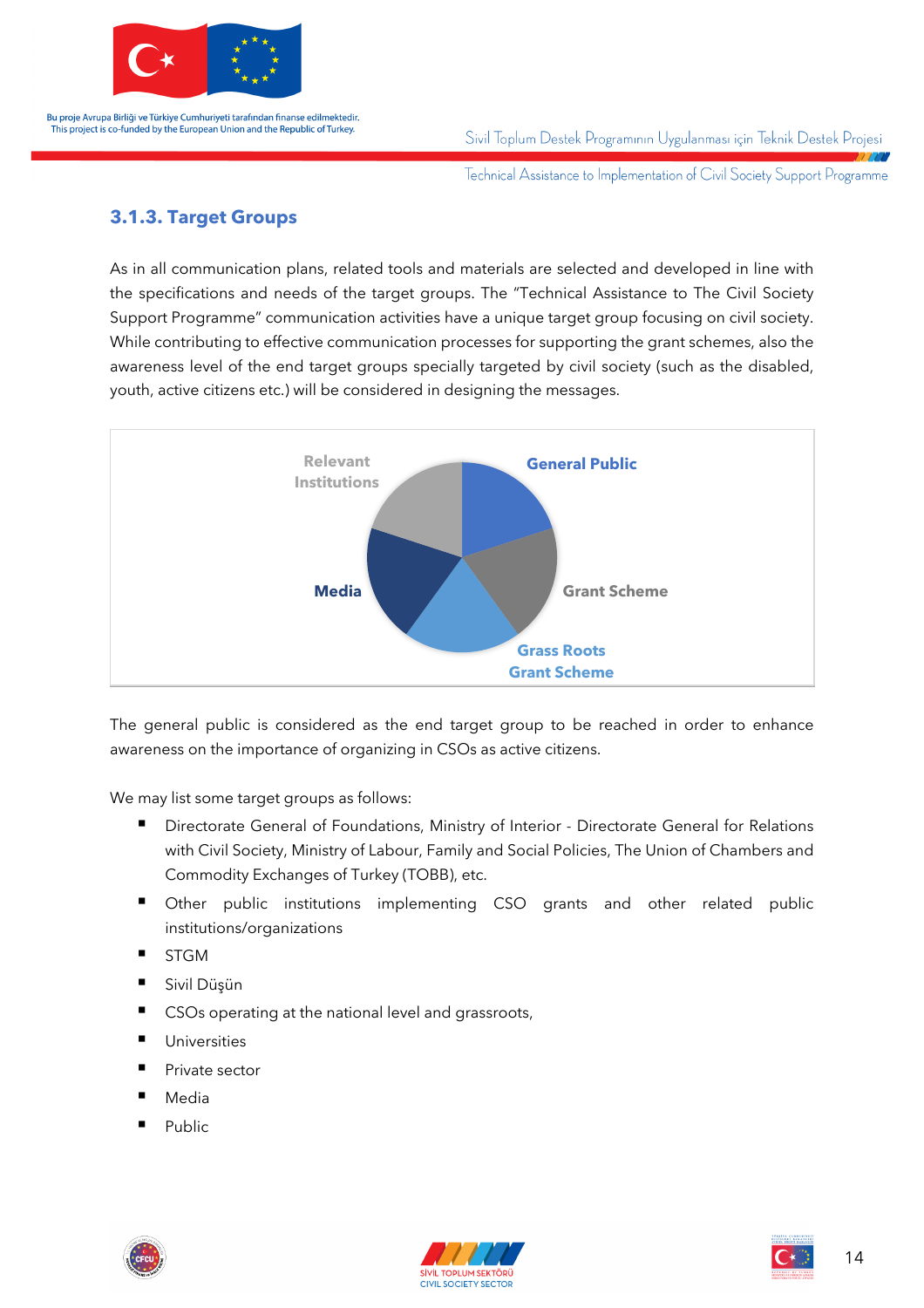

Sivil Toplum Destek Programının Uygulanması için Teknik Destek Projesi

Technical Assistance to Implementation of Civil Society Support Programme

#### **3.1.4. Key Messages**

The concept of "message" is one of the basic factors of communication. The messages convey the information to the target audiences. For creating an effective communication and awareness raising, the information has to be converted into a message and appropriate tools have to be used to disseminate the messages.

In the process of developing the messages; expected achievements, socio-cultural sensitivity, language and psychological appropriateness will be considered. The key messages will make sure that the information is clear and understandable for the target groups.

The key messages may also create the sense of belonging for the target groups and the stakeholders.

The logo design features are also applicable for key messages. Key messages have to be catchy, short and easy to remember. The main message will be used with the logo and also supportive messages will be used in different activities with different target groups.

Throughout the project implementation, the main messages will support the visibility of the Project and awareness of the public, specifically the target groups, via various communication tools such as DEUA website, printed and visual media, interpersonal events (training sessions, workshops), printed materials (brochure, poster), and effective use of the related project's social media channels.

Key messages will be identified to convey information underlining DEUA's role as the LI of the Civil Society Sub-sector, the importance of being a sub-sector for CSOs, and the importance of the consultation mechanism as an opportunity for the civil society to be involved in the future planning of the sector.

The messages will be developed in consultation with DEUA, and accordingly, with relevant stakeholders for fine-tuning.

Key messages are tentatively identified to;

- convey information to underline DEUA's role as the LI of the Civil Society Sub-sector, and the importance of being a sub-sector for CSOs;
- stress the importance of the consultation mechanism as an opportunity for the civil society to be involved in the future planning of the sector;
- emphasize the cooperation between the European Union and the Republic of Turkey in supporting and promoting Civil Society.





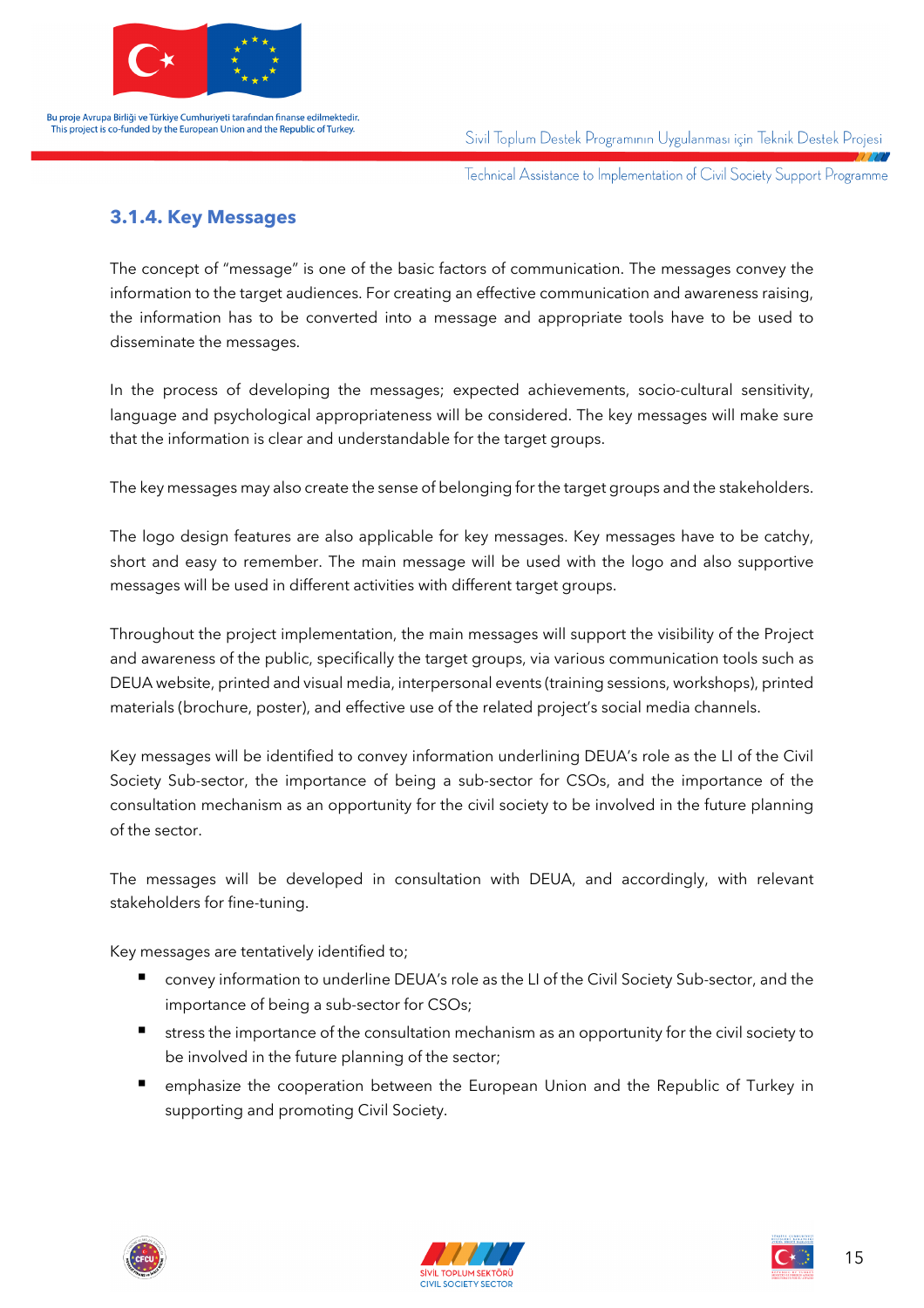

Sivil Toplum Destek Programının Uygulanması için Teknik Destek Projesi

Technical Assistance to Implementation of Civil Society Support Programme

The messages will be developed in consultation with DEUA, and accordingly, with relevant stakeholders for fine-tuning. Nevertheless, the following messages are proposed for the initial consultation;

- Turkey and the European Union are working together for a stronger civil society.
- Civil society decides and shapes its own future.
- DEUA builds the bridges for a greater mutual understanding between the CSOs and public institutions.
- CSOs will be stronger together
- Public-CSO cooperation is important
- CSOs should improve themselves
- CSOs should establish strong cooperation within other CSOs

#### **3.2. Communication Tools and Channels**

A combination of various tools will be used to reach the objectives of the plan. Prior to initiating any communication or visibility activity, the approval of DEUA and the Contracting Authority will be obtained.

The main headings to be used as communication tools are stated below. It should be underlined that, in the implementation period, a survey should be conducted to determine which communication tools and activities should be used for the different target audiences.

All communication tools will be designed and produced in line with the Communication and Visibility Plan in EU-financed external actions 2018 document.

#### **3.2.1. Visual Identity**

To maintain comprehensive communication with effective messages, the first step would be to strengthen the institutional (corporate) identity of "civil society sector" through developing memorable images and forms. The main objective of this unique concept is to build familiarity with the "Civil Society Sector" brand. This identity has also started to be used in all marketing tools of the civil society brand (such as social media accounts, images, promotional materials produced etc.).

The visual identity is the way of conveying our messages and outputs to the target groups, stakeholders and the media. The standards of the identity will facilitate the creation of a positive perception in the target groups. The visual identity will include:

- § The logo
- Visual Identity Guidelines





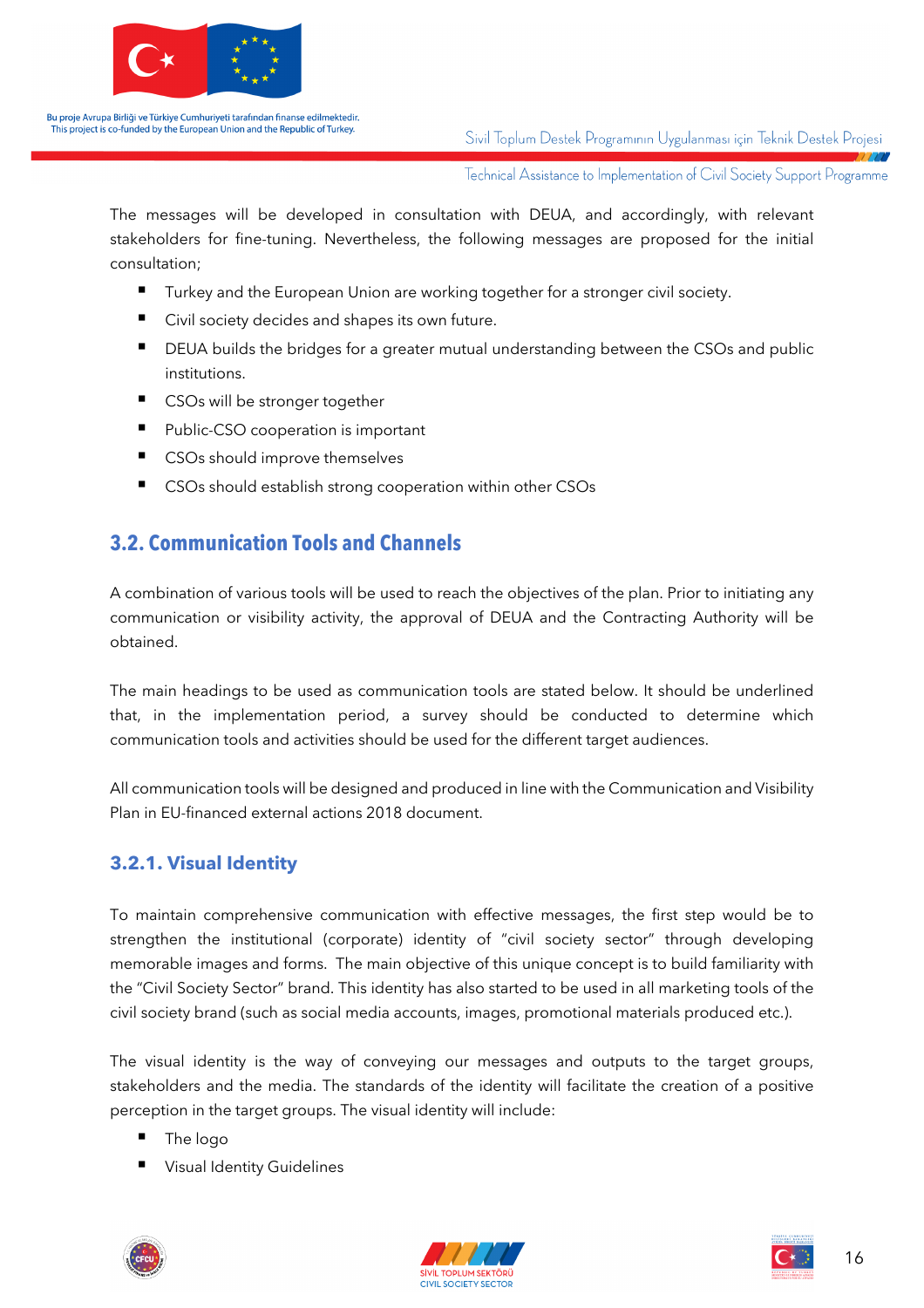

Sivil Toplum Destek Programının Uygulanması için Teknik Destek Projesi

Technical Assistance to Implementation of Civil Society Support Programme

#### **3.2.1.1. Logo**

- The umbrella brand name for Civil Society sub-sector is identified as "Civil Society Sector"
- The logo of Civil Society Sector will promote the Civil Society sub-sector.

The logo of the Civil Society Sector has to be catchy, powerful, neat and an umbrella for the activities of the sub-sector programme. These features will ensure easy use of the logo in every communication tool of the project, and easy use together with the logos of other projects, DEUA and stakeholders.

**Story of Logo Design:** There is a way from Turkey to Europe with the connecting element 'civil society', which is symbolized in different colours (representing diversity) that range from red to dark blue. And additionally, as a multiplier effect, the road begins from Turkey (symbolized as red) and moves to the EU designed with dark blue (official colour of the EU) with the combination of four colours symbolizing four priority areas of the civil society sector.



The titles below the logo will be changed according to the user. For example, it might be changed for Consultation Mechanism, support programmes and etc. as one line and in different colours.









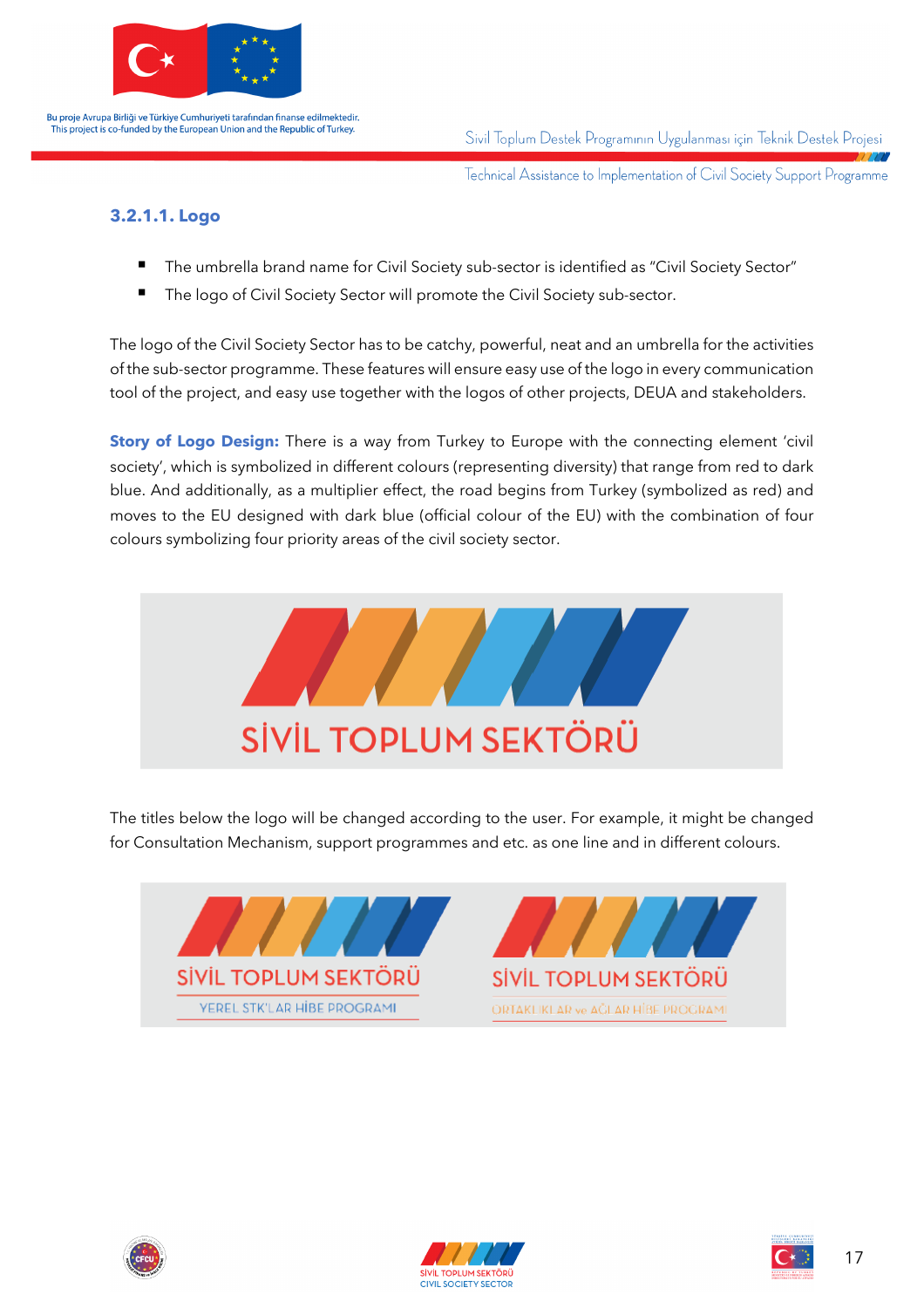

Sivil Toplum Destek Programının Uygulanması için Teknik Destek Projesi

Technical Assistance to Implementation of Civil Society Support Programme

#### **3.2.2. Printed Materials**

Printed materials are important tools for raising awareness and communication. Brochures, leaflets and posters should be printed and distributed during the events and trainings. These materials should be revised according to the emerging needs. Relevant EU and institutional identity of the civil society sector will be applied to all materials.

#### **3.2.2.1. Brochures / Leaflets**

The brochures/leaflets will be developed to promote the Civil Society Sector. The content of the brochures/leaflets will include the objective and the priorities of the programme. The brochures/leaflets will aim at informing both the target groups and the relevant stakeholders. The documents should be in both EN and TR, and should be designed in a reader-friendly manner. The brochures should be made available on the project website as new generation online format.

#### **3.2.2.2. Posters / Billboards**

Posters and/or billboards are simple but effective tools. Posters and/or billboards will be designed to promote the objectives and priorities of the Civil Society Sector to the target groups especially at the local level. Also, posters would be the auxiliary tools to promote and to disseminate information about the Consultation Mechanism.

#### **3.2.2.3. Promotional Materials**

Using promotional materials is another efficient way of increasing awareness and conveying sustainable messages to the target groups and the public. Materials such as folders, pens, notebooks, information packs and press kits should also be used at the events to promote the CSSP. Dissemination of promotional materials during key events will contribute to the visibility of the Civil Society Sector for all relevant stakeholders as well as the general public via multiplier effects to a considerable extent. Relevant EU and institutional identity of the civil society sector will be applied to all materials.

#### **3.2.2.4. Visibility Materials**

Visibility materials (e.g. Flags, Back-drops, Roll-ups, etc.) are tools to increase the visibility of and awareness on the Civil Society Sector.



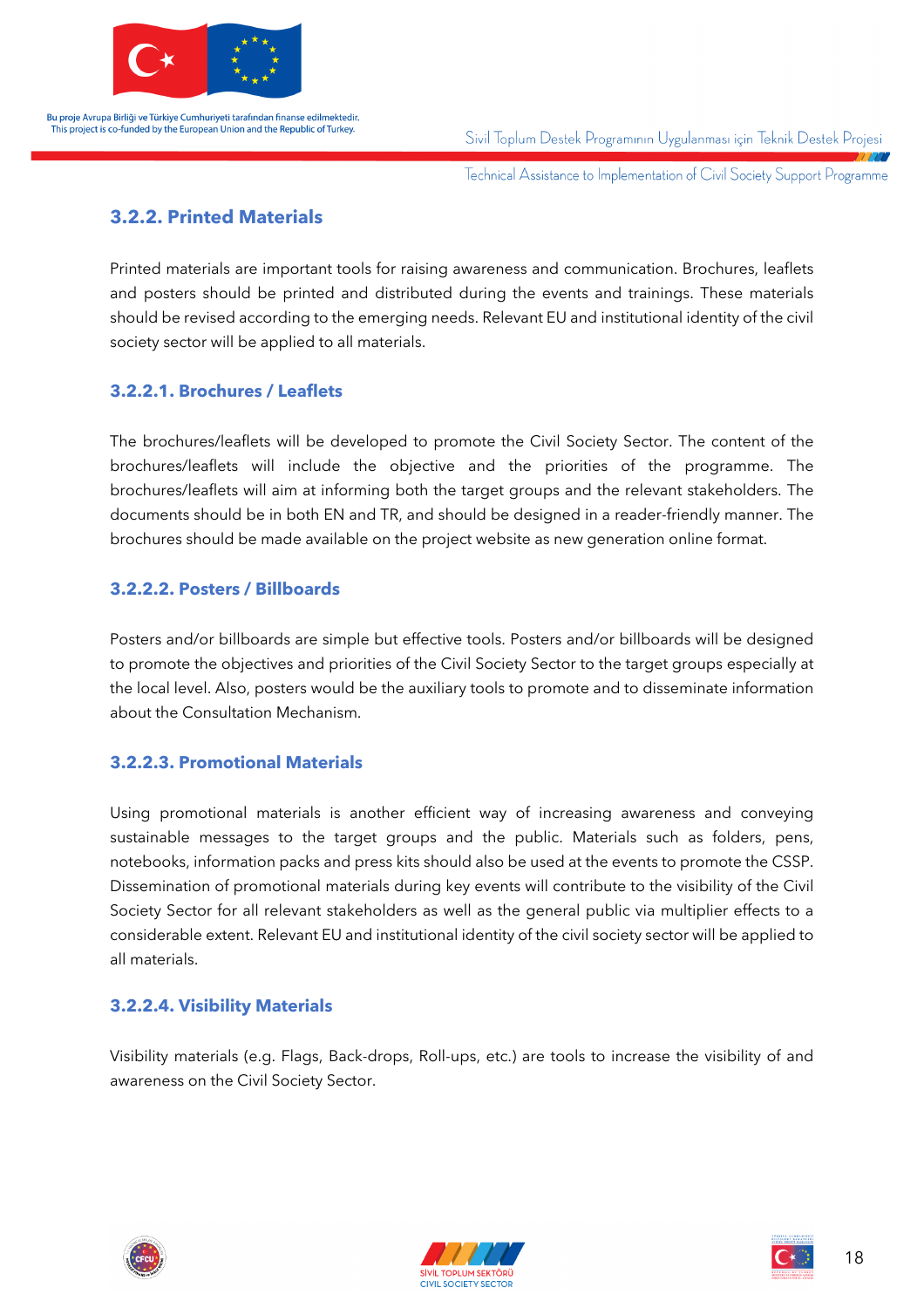

Sivil Toplum Destek Programının Uygulanması için Teknik Destek Projesi

Technical Assistance to Implementation of Civil Society Support Programme

#### **3.2.3 Electronic Media**

#### **3.2.3.1 Website**

The Civil Society Sector website enables easy access to grant announcements, as well as providing information on the relevant sector studies and activities. Thereby, grant announcements from various sources are gathered in one place, and CSOs are able to be informed on all announcements.

An information sharing platform for sustainable communication can be established, and CSOs can communicate with each other over this platform for partnership. The website will be a resource for visitors who seek information on the civil society programmes carried out by the Directorate for EU Affairs.

Headings for the web site could include:

- What is IPA II?
- What is IPA III?
- What is Civil Society Sector?
- Grant Announcements
- How to apply for Grants?
- Media
- § Info Kits and Toolboxes

The rest could be decided upon the needs.

The DEUA website will be used for the activities of the Civil Society Sector. Also, CSOs' networks will be used for the announcement of the events.

#### **3.2.3.2. MIS System and Database**

The designed MIS system provides grant beneficiaries the opportunity to upload visual and audiovisual materials for the visibility approvals in line with the EU Communication and Visibility Guidelines 2018. The grant beneficiaries have been requested to use this system efficiently for the visibility feedbacks as well, and the system will be followed regularly to ensure this communication flow.

A database would be a useful tool for an effective communication flow with CSOs and also with relevant stakeholders. An IT company could be hired to establish the database and the design of the database could be decided with DEUA.



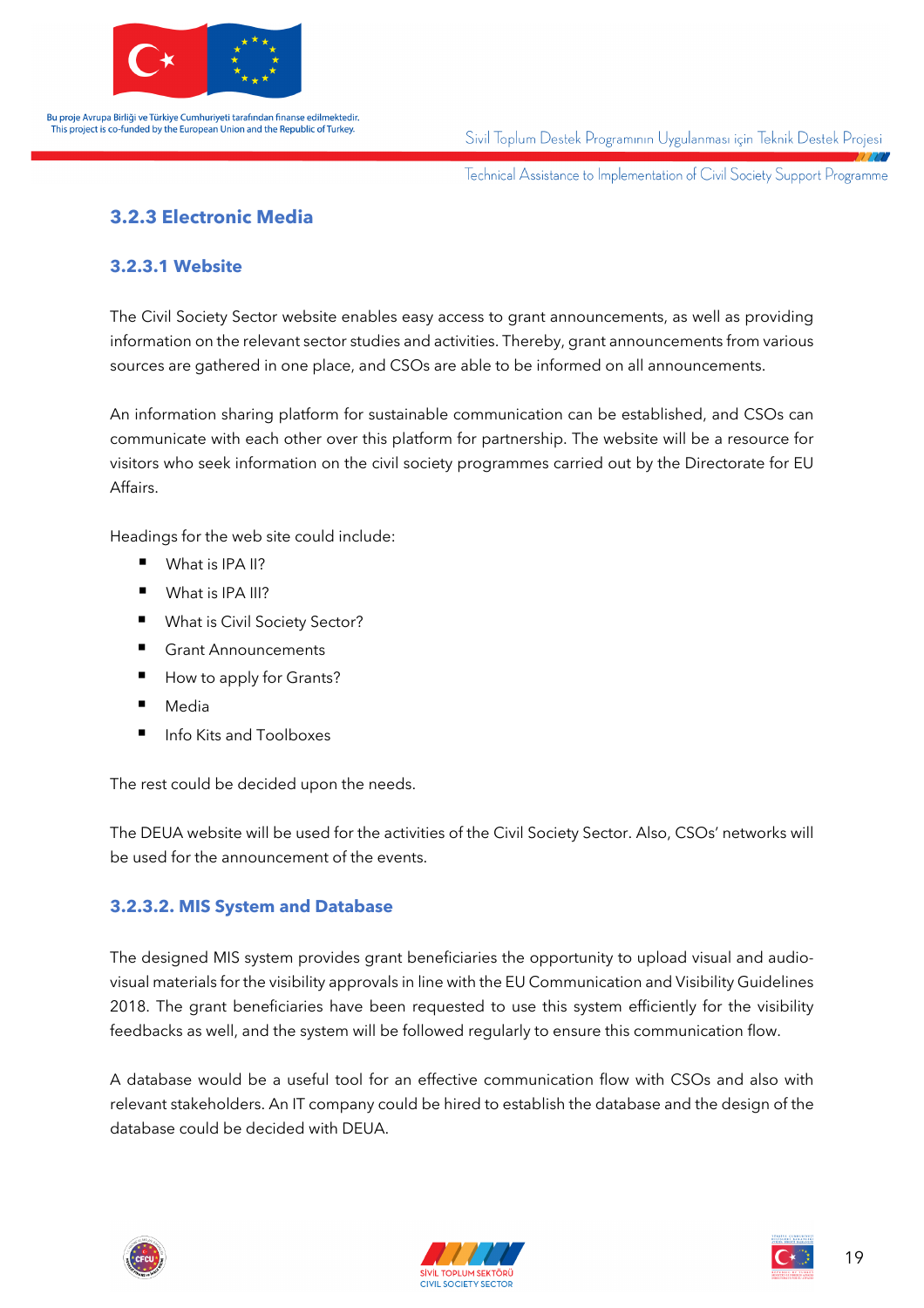

Sivil Toplum Destek Programının Uygulanması için Teknik Destek Projesi

Technical Assistance to Implementation of Civil Society Support Programme

#### **3.2.3.3. Newsletter/E-Bulletin**

Newsletters/E-bulletins are genuine tools for continuous communication with the target groups, media and the relevant stakeholders. Newsletters should be produced electronically at least every 6 months. The newsletters/e-bulletins will be the source of current news and updates. Newsletters could be sent through the established database.

#### **3.2.3.4. Social Media**

The social media would be one of the most appropriate tools for this plan's achievement, when its target groups and the nature of the programme are taken into account. As an important method of social networking, the social media's size of accessibility and the amount of information generated would enable the programme to become more visible and accessible to larger user communities. In that sense, the presence in social networking platforms (e.g. Facebook, YouTube, Instagram, Twitter, LinkedIn etc.) will be ensured to enable access not only to existing interested groups but also to larger communities.

Furthermore, with the mentioned social networking platforms, dissemination of information and conveying key massages to the target audience can be ensured. The frequency of posting on different social media channels would be determined as a result of the survey, which is mentioned under the Communication Tools.

Meanwhile, DEUA's social media channels and website need to be used to promote and publicize the Civil Society Sector and the Consultation Mechanism. The website and social media accounts will be updated regularly to include information on the Grant Schemes and other relevant developments.

Special hashtags and mentions have been identified to maximize the interaction of the posts with relevant accounts such as #SivilToplumSektörü, #ŞimdiGelişimZamanı and #AynıÇatıAltında. Grant beneficiaries of the programme have been asked to use these hashtags on their posts. However, it is advised that public institutions implementing CSO projects may also use a common hashtag to establish the coordination within the projects and the institutions. Coordination mechanism should be established with the relevant public institutions to follow up all project activities on the social media.

An effective online presence can help civil societies build connections with wider society, run fundraising campaigns and connect with other individuals and groups in different sectors or different countries. Often times, creating content and engaging meaningfully with the CSOs is easier, quicker, cheaper (free), and more impactful than one would assume.





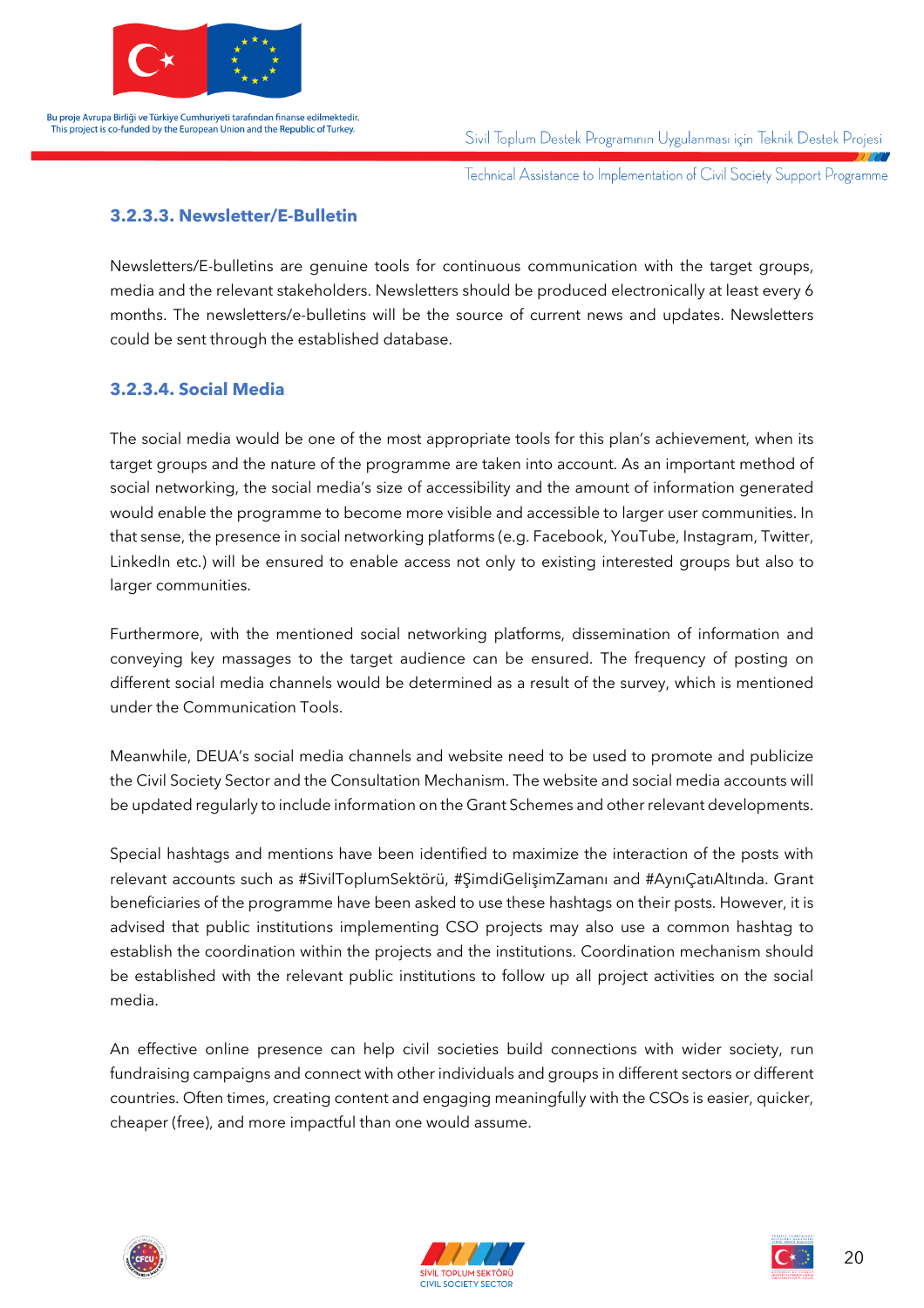

Sivil Toplum Destek Programının Uygulanması için Teknik Destek Projesi

Technical Assistance to Implementation of Civil Society Support Programme

Moreover, in line with the needs, special ad planning should be developed to promote an event, to establish a calendar or to emphasize any particular development.

Civil Society Sector Programme already has social media accounts on Facebook, Twitter, Instagram and YouTube.

| www.siviltoplumsektoru.org             |
|----------------------------------------|
| Sivil Sektör                           |
| <b><i>(f)</i></b> Sivil Toplum Sektörü |
| Sivil Toplum Sektörü                   |
| Sivil Toplum Sektörü                   |

In addition to these accounts, an official account on LinkedIn, which is the professional social networking platform, is advised for the Civil Society Sector Programme. LinkedIn has the ability to tap into existing connections and grow the brand through word-of-mouth. It is also the toprated social network for the lead generation.

Activities and news about the grant beneficiaries are being posted on Instagram and other social media accounts of the Sector. However, to keep the Instagram account more active and interactive, online mini surveys, questions-answers and live broadcasts as one of the most dynamic ways to communicate with the followers are suggested as well.

#### **3.2.3.5. Digital Learning Systems**

Digital learning is the process of using digital tools and technology to create a better learning experience. Digital learning also makes training sessions more efficient and improves the learning experience of learners using the latest tools. With the internet and digital content playing an everlarger role in our democratic societies, civil society actors stay at the forefront of technological change.

The daily use of all forms of digital media is part of our lives, and therefore becomes a key component of education. The process of developing digital learning curricula should be considered as a learning model while planning a training for the projects. This means the significance is on *how* to learn as well as *what* to learn.

To improve the capacities of the CSOs, it is advised that a training needs analysis via online survey from the social media accounts is conducted to identify the subjects of the digital trainings for the CSOs.



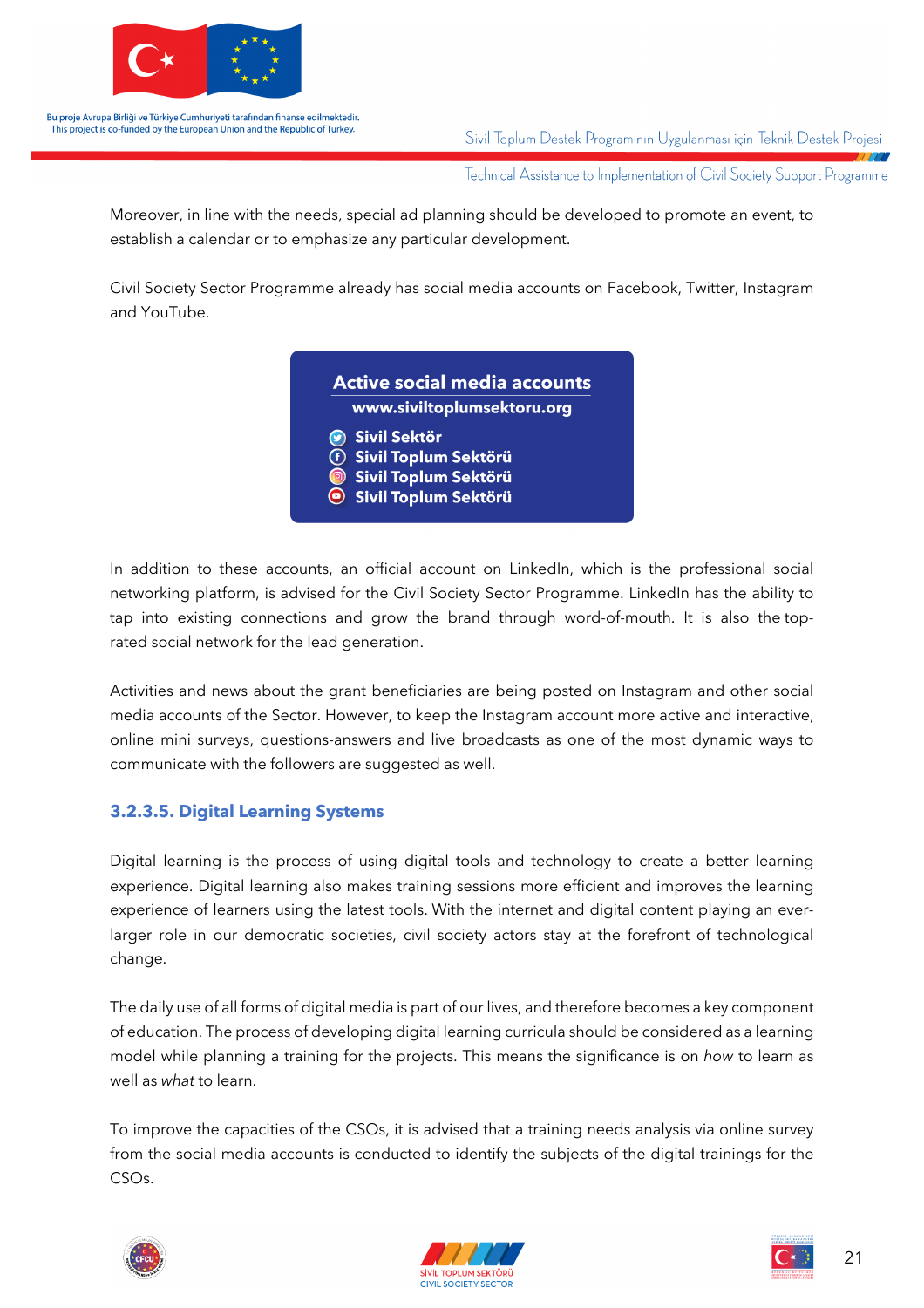

Sivil Toplum Destek Programının Uygulanması için Teknik Destek Projesi

Technical Assistance to Implementation of Civil Society Support Programme

As examples, the training subjects could include:

- § Voluntarism
- Digitalism
- § Networking and Partnerships
- Project Cycle Management
- Fundraising Activities
- Social Services
- How to launch and run campaigns
- Cooperation with the public institutions
- Advocacy and Lobbying
- Administrative issues

Today's technologies relate to education in many ways such as distance learning, webinars, elearning modules or online trainings which would be tailored for the CSOs' use to enhance their capacity. Since today's society is viewed as a digital society and people enjoy using digital media tools, digital learning systems would be more attractive and efficient for the users. As experienced during the pandemic period in 2020, digital tools for learning became more important than ever.

#### **3.3. Media Communication**

Media relations should be managed continuously throughout the span of the programme to ensure high media coverage. News and updates about the activities should be shared with media constantly for promoting Civil Society Sector among the target group as well as the public. Editorial visits would also be an effective method for sustainable media relations.

Press releases will be important tools to communicate with the local and national media regularly to convey the intended messages. Press releases should be distributed at national, regional and local levels and to targeted media before and after the events/workshops to maximise the visibility of the "civil society sector" brand.

To create awareness in the media, conducting face-to-face and written interviews, sending regular press bulletins and preparation of short informative films are important, and working with a PR company serves this purpose in professional terms.

Articles covering success stories from grant projects or about project events could be prepared to be published on the periodical of DEUA, other line public institutions and/or CSOs.

DEUA should also designate a staff member for managing relations with the media.





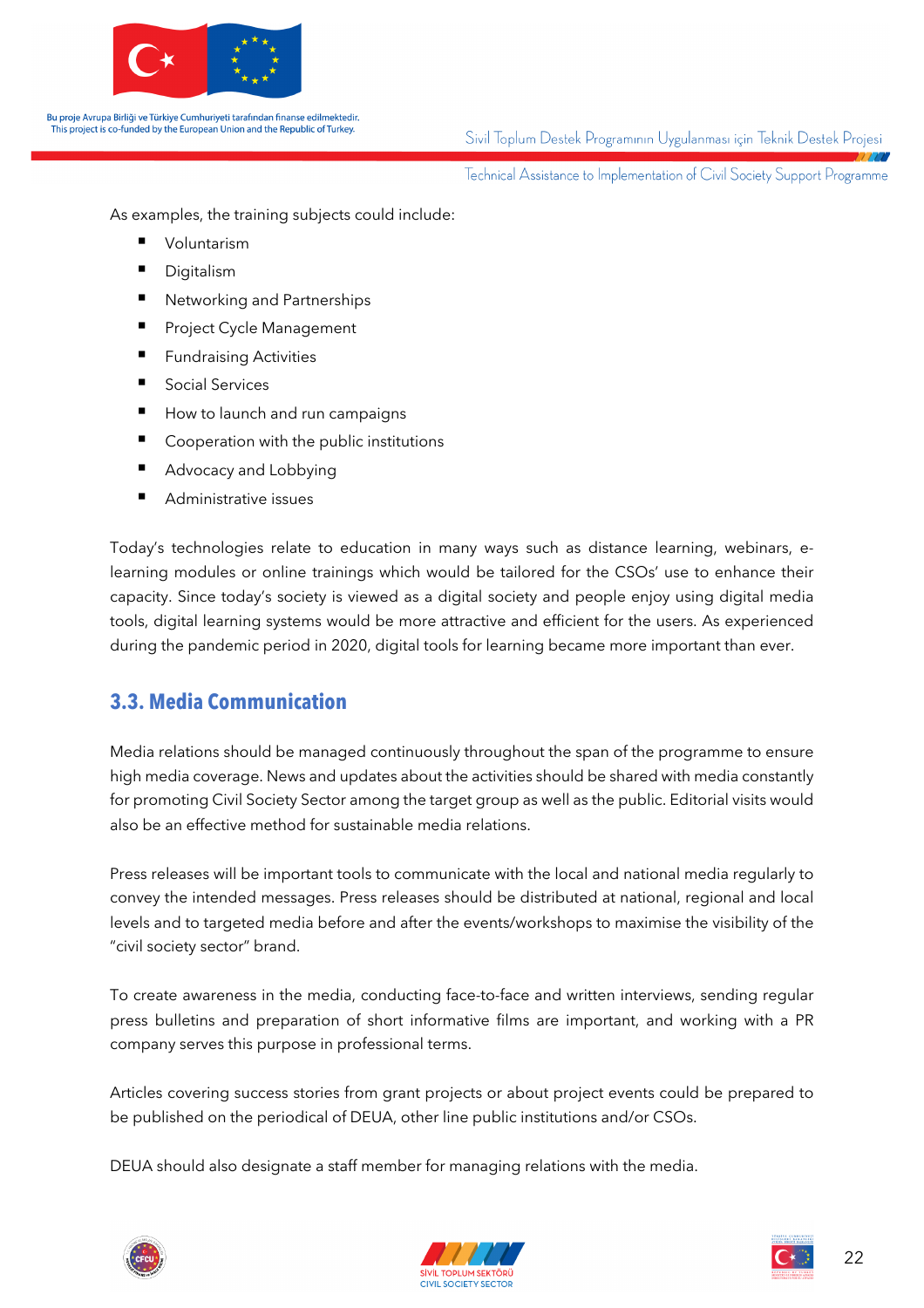

Sivil Toplum Destek Programının Uygulanması için Teknik Destek Projesi

Technical Assistance to Implementation of Civil Society Support Programme

### **3.4. Celebrity or Role Model Actions**

Celebrities and other role models can be voluntarily used especially in social media to convey civil society sector messages via viral/very short videos. Grant beneficiaries' celebrity faces (the famous names who already work with the grant beneficiaries voluntarily for social responsibility) may be used to support the visibility of CSSP as well.

#### **3.5. Monitoring of Effectiveness**

The management and implementation process of the visibility activities of the Programme should be reported with the indicators and results achieved.

Mini surveys (before and after the events) for the project event participants, oral and written feedbacks, focus group meetings (with specific groups such as communication consultants of other relevant projects, press office of DEUA, grant beneficiaries during trainings, kick-off event etc.) will also help to evaluate the communication efforts.

#### **3.6. Interpersonal Communication**

#### **3.6.1. Info Days, Workshops and Meetings**

Interpersonal communication tools have great importance to brand and promote the Civil Society Sector and to facilitate the participation of CSOs in the programming and oversight of the Civil Society Sector plan. Info days should be used for sharing the progress with the target audience and the public.

National and local workshops are among the valuable tools to bring all parties together and to discuss the structure of the Consultation Mechanism, programming and branding and their impacts in general. Also, workshops create ownership, which supports the dissemination of the Civil Society Sector brand throughout Turkey.

Regular meetings between the line ministries and related institutions will create the same understanding on the programming and provide updates about the progress.





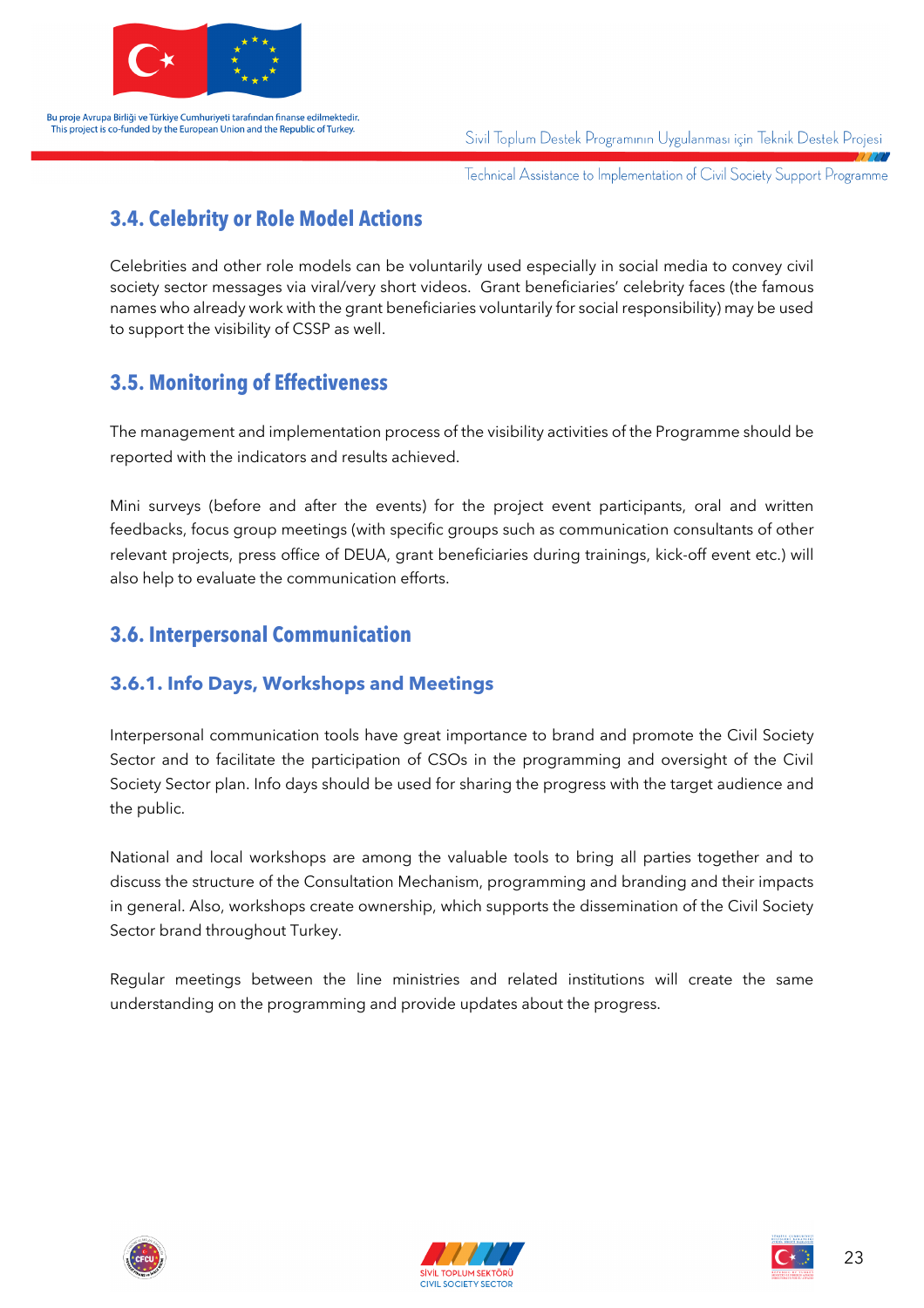

#### Sivil Toplum Destek Programının Uygulanması için Teknik Destek Projesi

Technical Assistance to Implementation of Civil Society Support Programme

 $1110$ 

## **SUMMARY TABLE**

| <b>Tool</b>                                                              | <b>Aim</b>                                                                                          | <b>Target Group</b>         | <b>Content</b>                                                                                                                                      |
|--------------------------------------------------------------------------|-----------------------------------------------------------------------------------------------------|-----------------------------|-----------------------------------------------------------------------------------------------------------------------------------------------------|
| <b>Visual Identity</b>                                                   | The visual identity is                                                                              |                             |                                                                                                                                                     |
| $\bullet$ Logo                                                           | the way of                                                                                          |                             | Name and visual                                                                                                                                     |
| · Visual Identity<br>Guidelines                                          | conveying our<br>messages and<br>outputs to the target<br>groups,<br>stakeholders and the<br>media. | All target groups           | Reference document for all parties and<br>include following<br>information:<br>• Logo specifics<br>• Templates for various material<br>applications |
| <b>Printed</b>                                                           | Dissemination of                                                                                    |                             |                                                                                                                                                     |
| <b>Materials</b>                                                         |                                                                                                     |                             |                                                                                                                                                     |
| •Brochure /<br>Leaflet                                                   | information and<br>raising awareness<br>among the target<br>groups and the<br>public                | All target groups           | . The objective and the priorities of the<br>Civil Society Sector                                                                                   |
| · Posters /<br><b>Billboards</b>                                         |                                                                                                     |                             | . To promote the objectives and<br>priorities of the Civil Society Sector<br>especially at the local level                                          |
| <b>Promotional</b><br><b>Materials</b>                                   | Raising awareness<br>and increasing<br>visibility among the<br>target groups and<br>the public      | All target groups           | • Notebook<br>$\bullet$ Pen<br>• Folder<br>• Bag etc                                                                                                |
| <b>Visibility</b><br><b>Materials</b>                                    | Increasing visibility<br>of Civil Society<br>Sector                                                 | All target groups           | • Flags<br>· Backdrops<br>· Spiders<br>· Roll-ups etc                                                                                               |
| <b>Electronic</b><br><b>Media</b><br>• Project                           |                                                                                                     |                             | • Dissemination of information<br>· Sharing knowledge                                                                                               |
| Website                                                                  | Dissemination of                                                                                    |                             | • Project Website • Announcements                                                                                                                   |
| · Social Media<br>Channels<br>- Facebook<br>- Twitter<br>- Instagram etc | information and<br>raising awareness<br>among the target<br>groups and the<br>public                | All target groups           | • Dissemination of information<br>• Conveying key massages                                                                                          |
| · Newsletter                                                             |                                                                                                     |                             | · Dissemination of up-to-date news and                                                                                                              |
| <b>Media</b><br>Communication                                            | Providing media<br>with accurate<br>information and<br>support                                      | National and local<br>media | progress (at least every 6 months)<br>· Press releases<br>· Editorial Visits<br>• Preparation of short information films                            |





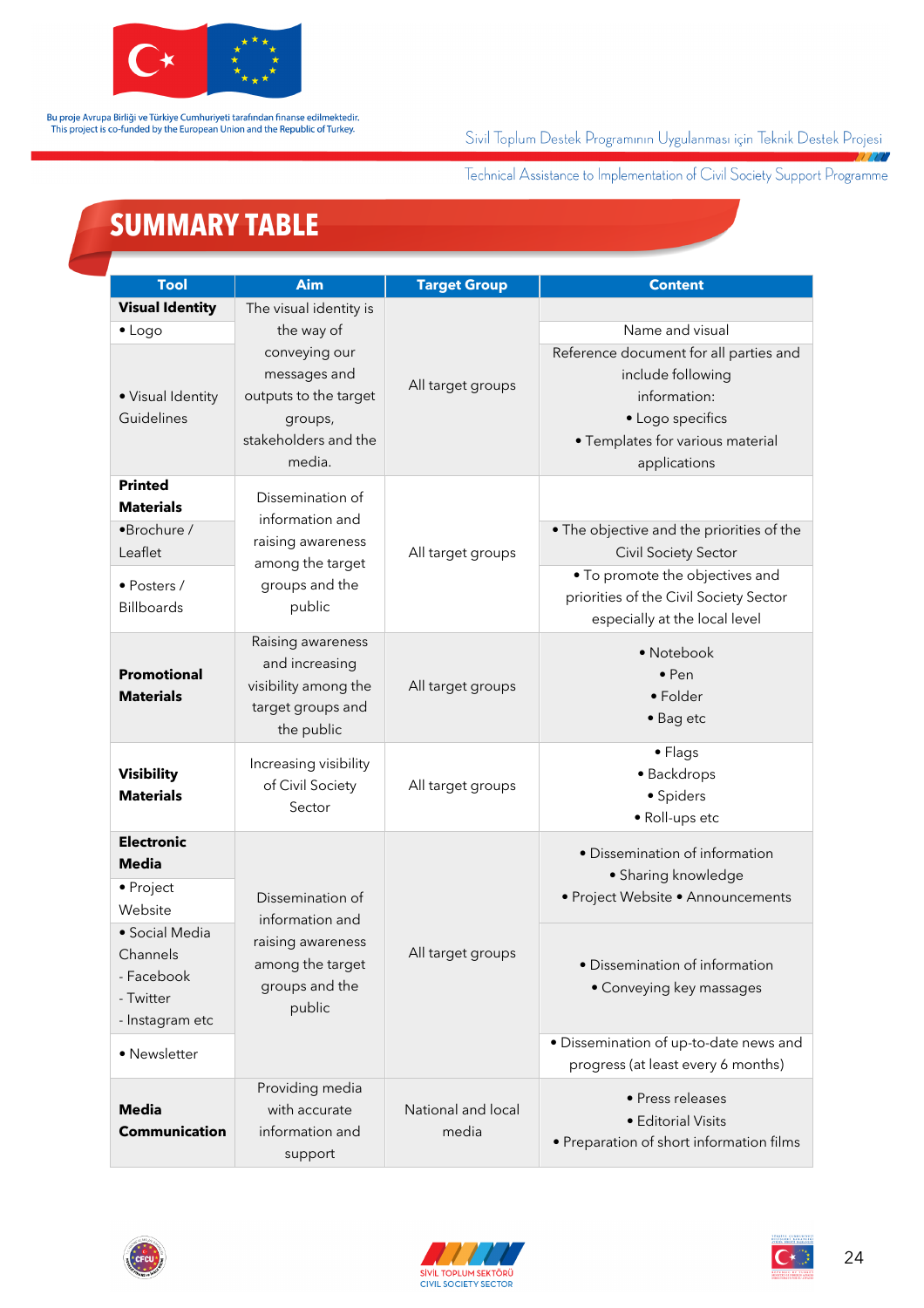

#### Sivil Toplum Destek Programının Uygulanması için Teknik Destek Projesi 7777

Technical Assistance to Implementation of Civil Society Support Programme

| <b>Tool</b>          | <b>Aim</b>        | <b>Target Group</b>          | <b>Content</b>                     |
|----------------------|-------------------|------------------------------|------------------------------------|
| Interpersonal        |                   |                              |                                    |
| <b>Communication</b> | Dissemination of  |                              |                                    |
| Info days            | information and   | All target groups            | • Dissemination of information     |
|                      | raising awareness |                              | especially at the local level      |
| Workshops            | among the target  | CSO <sub>s</sub> and related | • Dissemination of information and |
|                      | groups and the    | institutions                 | programming                        |
| Meetings             | public            | CSO <sub>s</sub> and related | • Dissemination of information and |
|                      |                   | institutions                 | programming                        |